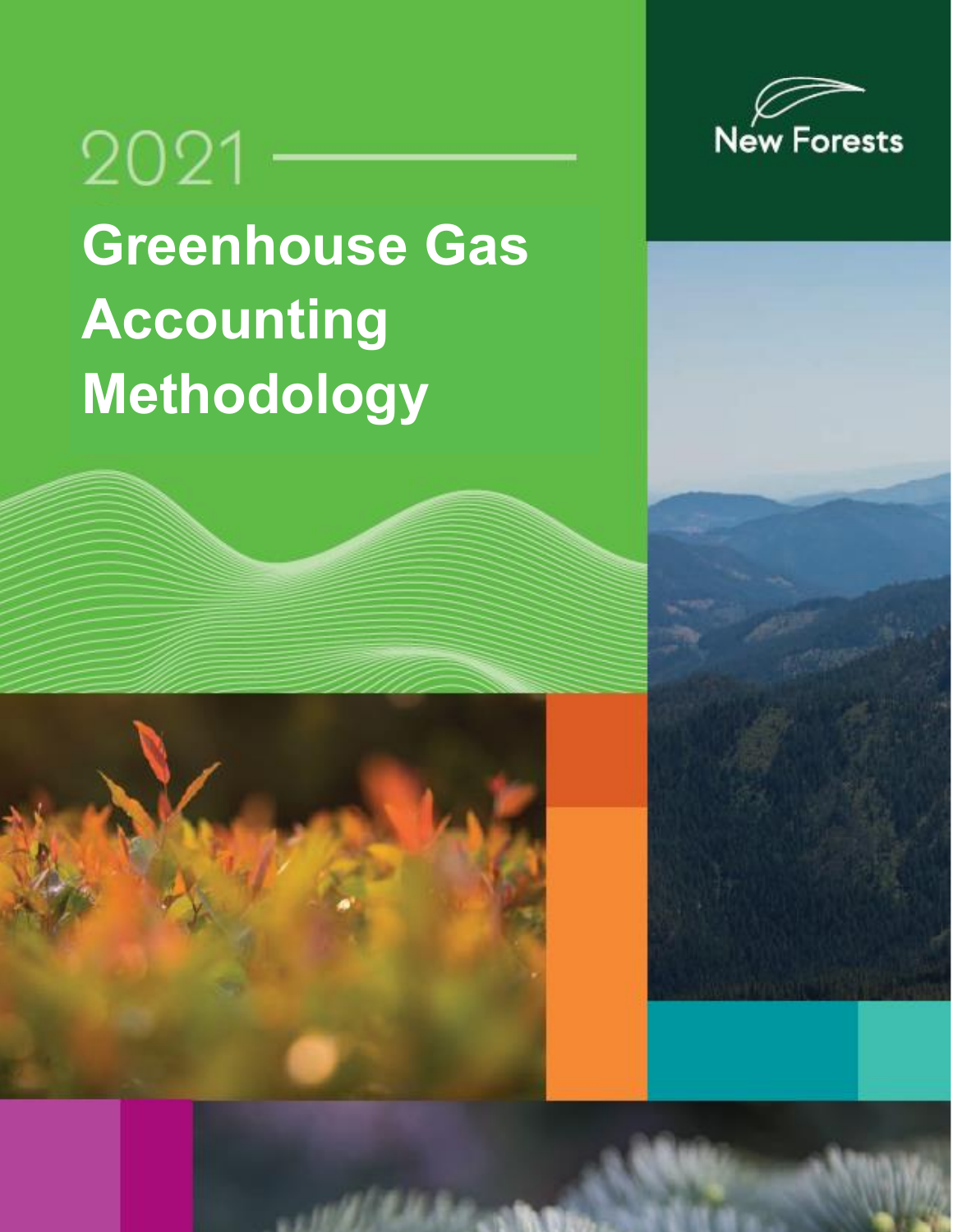# <span id="page-1-0"></span>Important Note

© New Forests 2022. This document is issued by and is the property of New Forests Asset Management Pty Limited (New Forests) and may not be reproduced or used in any form or medium without New Forests' express written permission.

This document is dated 16 May 2022. Statements are made only as of the date of this document unless otherwise stated. New Forests is not responsible for providing updated information to any person.

The information contained in this document is of a general nature and is intended for discussion purposes only. The information does not constitute financial product advice or provide a recommendation to enter into any investment. The information is based on information obtained from sources that New Forests believes to be reliable, but New Forests makes no representations as to, and accepts no responsibility or liability for, the accuracy, reliability or completeness of the information. Except insofar as liability under any statute cannot be excluded, New Forests, its associates and related bodies corporate, and all of their respective directors, employees and consultants, do not accept any liability for any loss or damage (whether direct, indirect, consequential or otherwise) arising from the use of the information contained in this document.

The information contained in this document may include financial and business projections that are based on a large number of assumptions, any of which could prove to be significantly incorrect. New Forests notes that all projections, valuations, and statistical analyses are subjective illustrations based on one or more among many alternative methodologies that may produce different results. Projections, valuations, and statistical analyses included in this document should not be viewed as facts, predictions or the only possible outcome. Past performance is not an indicator of future performance.

New Forests Advisory Pty Limited (ACN 114 545 274) is registered with the Australian Securities and Investments Commission and is the holder of AFSL No 301556. New Forests Asset Management Pty Limited (ACN 114 545 283) is registered with the Australian Securities and Investments Commission and is an Authorised Representative of New Forests Advisory Pty Limited (AFS Representative Number 376306). New Forests Inc is registered as an investment adviser under the Investment Advisers Act of 1940, as amended (the "Advisers Act"). Registration with the SEC does not imply any specific or certain level of skill or training. New Forests Asia (Singapore) Pte Ltd holds a Capital Markets Services Licence as an Accredited/Institutional Licenced Fund Management Company (A/I LFMC), issued by the Monetary Authority of Singapore.

DATE 16 May 2022

Level 23, 141 Walker Street North Sydney NSW 2060 Australia

+(61) 2 9406 4100 [www.newforests.com.au](http://www.newforests.com.au/)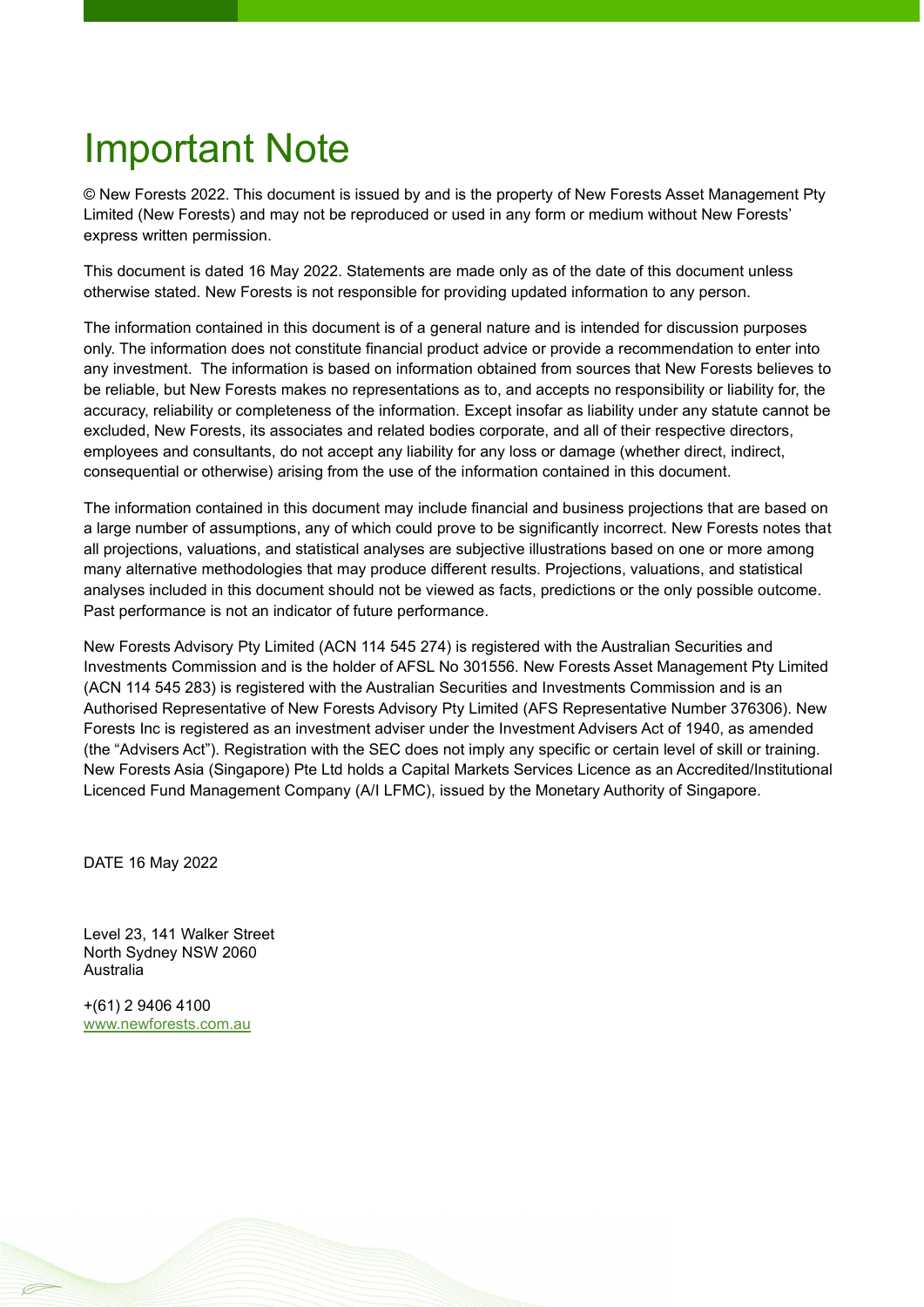# Table of Contents

|  | 3 Emissions from assets ……………………………………………………11                                 |  |
|--|--------------------------------------------------------------------------------|--|
|  |                                                                                |  |
|  |                                                                                |  |
|  |                                                                                |  |
|  |                                                                                |  |
|  |                                                                                |  |
|  |                                                                                |  |
|  |                                                                                |  |
|  |                                                                                |  |
|  |                                                                                |  |
|  |                                                                                |  |
|  |                                                                                |  |
|  |                                                                                |  |
|  |                                                                                |  |
|  | 3.3.10 Category 10: Processing and packaging of intermediary sold products  17 |  |
|  |                                                                                |  |
|  | 3.3.11 Category 12: End of life treatment of sold products  19                 |  |
|  |                                                                                |  |
|  |                                                                                |  |
|  |                                                                                |  |
|  |                                                                                |  |
|  |                                                                                |  |
|  |                                                                                |  |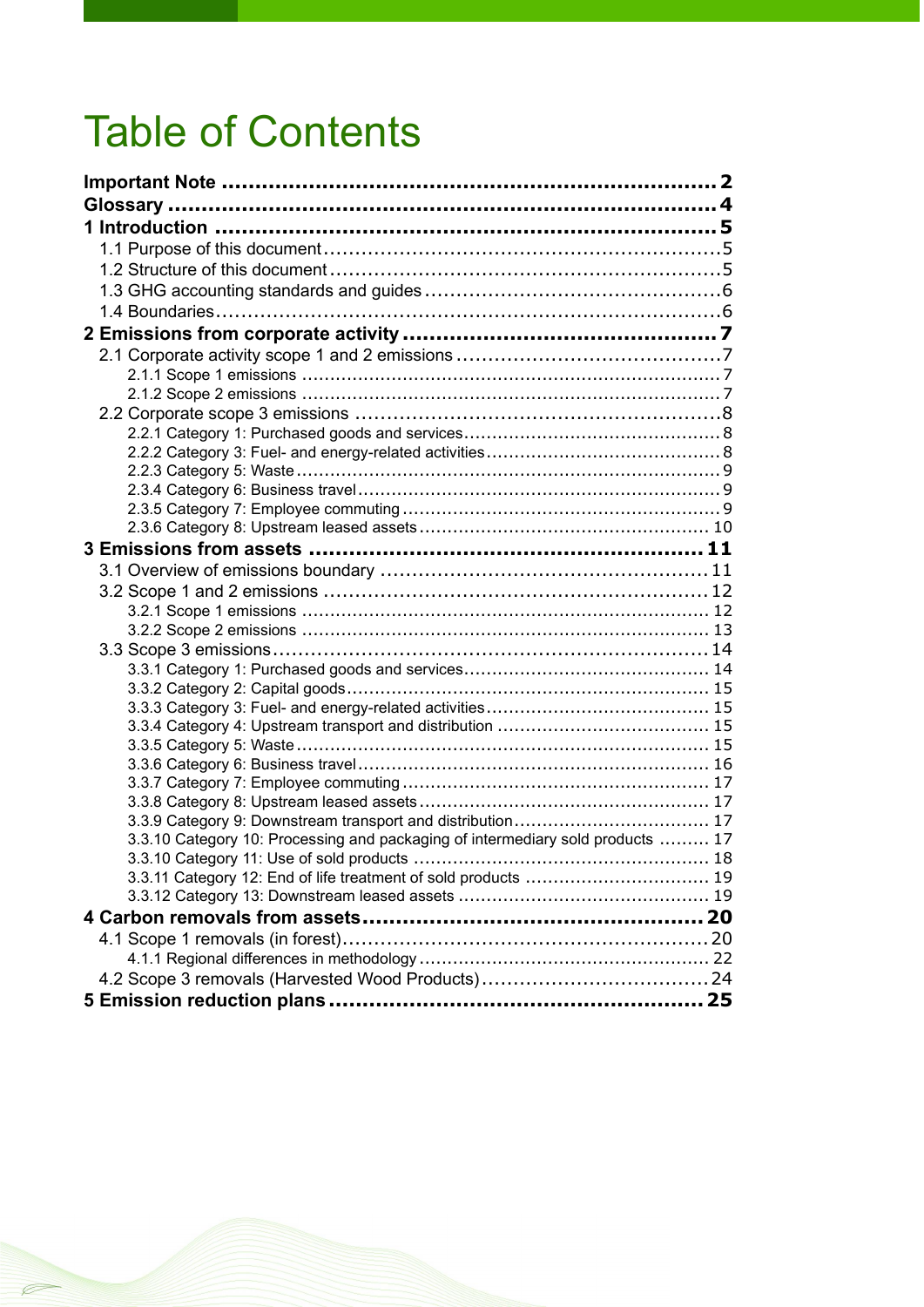# <span id="page-3-0"></span>**Glossary**

 $\varphi$ 

| <b>Term</b>                  | <b>Description</b>                                                                                                                                                            |
|------------------------------|-------------------------------------------------------------------------------------------------------------------------------------------------------------------------------|
| <b>Activity data</b>         | Data relating to the activity to emissions sources such as dollars spent, kilometres                                                                                          |
|                              | travelled, or kilograms purchased. Activity data is used to calculate emissions                                                                                               |
| <b>Consolidation</b>         | The approach taken to determine the organisational boundary (equity share,                                                                                                    |
| approach                     | operational control, financial control)                                                                                                                                       |
| <b>EEIO</b>                  | Environmentally extended input output (EEIO) factors provide a simple method for                                                                                              |
|                              | evaluating the linkage between economic consumption and environmental impact.                                                                                                 |
|                              | EEIO factors derived for greenhouse gas impact has been used where activity data                                                                                              |
|                              | is limited to financial data                                                                                                                                                  |
| <b>Emissions</b>             | The complete set of emission sources identified within the organisational and                                                                                                 |
| boundary                     | operational boundaries used by the reporting entity                                                                                                                           |
| <b>Emission</b>              | The activities within a company's operational emission boundary that generate                                                                                                 |
| <b>sources</b>               | greenhouse gas emissions                                                                                                                                                      |
| <b>Emissions</b>             | Emission factors are used to estimate the emissions associated with a product,                                                                                                |
| factors                      | activity, or service based on activity data                                                                                                                                   |
| <b>GHG</b>                   | Greenhouse gas. GHGs include carbon dioxide (CO <sub>2</sub> ), methane (CH <sub>4</sub> ), nitrous oxide                                                                     |
|                              | (N <sub>2</sub> O), and the so-called F-gases (hydrofluorocarbons and perfluorocarbons) and                                                                                   |
|                              | sulphur hexafluoride ( $SF_6$ ). Each gas is weighted by its global warming potential<br>and aggregated to give total greenhouse gas emissions in CO <sub>2</sub> equivalents |
| <b>GHG</b>                   | Process of developing a GHG emission account by multiplying activity data by an                                                                                               |
| accounting                   | appropriate emissions factor to determine emissions across identified and relevant                                                                                            |
|                              | sources. This results in a GHG account                                                                                                                                        |
| <b>GHG Protocol</b>          | Organisation providing best practice GHG accounting standards                                                                                                                 |
| KgCO <sub>2</sub> e          | Kilograms of carbon dioxide equivalent. The atmospheric impact of a GHG                                                                                                       |
|                              | standardized to one unit of CO <sub>2</sub> , based on the global warming potential of the gas                                                                                |
| kWh                          | Kilowatt hours. A unit of energy equal to one kilowatt of power sustained for an hour                                                                                         |
| <b>MJ</b>                    | Mega joules; a unit of energy                                                                                                                                                 |
| <b>Planning unit</b>         | An area of forest characterised by having consistent species mix, age class,                                                                                                  |
|                              | silvicultural history and management intent. The size of individual planning units will                                                                                       |
|                              | vary within and between assets.                                                                                                                                               |
| <b>Relevancy</b>             | Process of applying the GHG Protocol guidance to scope 3 emissions sources to                                                                                                 |
| testing                      | determine what sources are 'relevant' to an organisation                                                                                                                      |
| <b>Removal</b>               | The process of removing GHG from the atmosphere which can occur through                                                                                                       |
| (carbon)                     | forestry and agricultural soil management                                                                                                                                     |
| <b>Scope 1, 2 &amp;</b><br>3 | Categorisation of sources of emissions and removals based on influence over those<br>emission sources. Scope 1 are direct (fuel consumption, carbon removal by the            |
|                              | forest), scope 2 indirect (electricity), and scope 3 arise from value chain (employee                                                                                         |
|                              | commuting, carbon stored in harvested wood products)                                                                                                                          |
| <b>Storage</b>               |                                                                                                                                                                               |
| (carbon)                     | Carbon stored in long-lived harvested wood products                                                                                                                           |
| tCO <sub>2</sub> e           | Tonne of carbon dioxide equivalent. The atmospheric impact of a GHG standardized                                                                                              |
|                              | to one unit of CO <sub>2</sub> , based on the global warming potential of the gas                                                                                             |
| <b>Tonne.km</b>              | Unit of measurement for freight transport which represents the transport of one                                                                                               |
|                              | tonne of goods over one kilometre. This unit is multiplied by relevant emissions                                                                                              |
|                              | factor for transport mode (sea, road, or air)                                                                                                                                 |
| <b>Value chain</b>           | The full range of activities involved with producing goods and services, starting with                                                                                        |
|                              | raw materials, and ending with a delivered and useful product                                                                                                                 |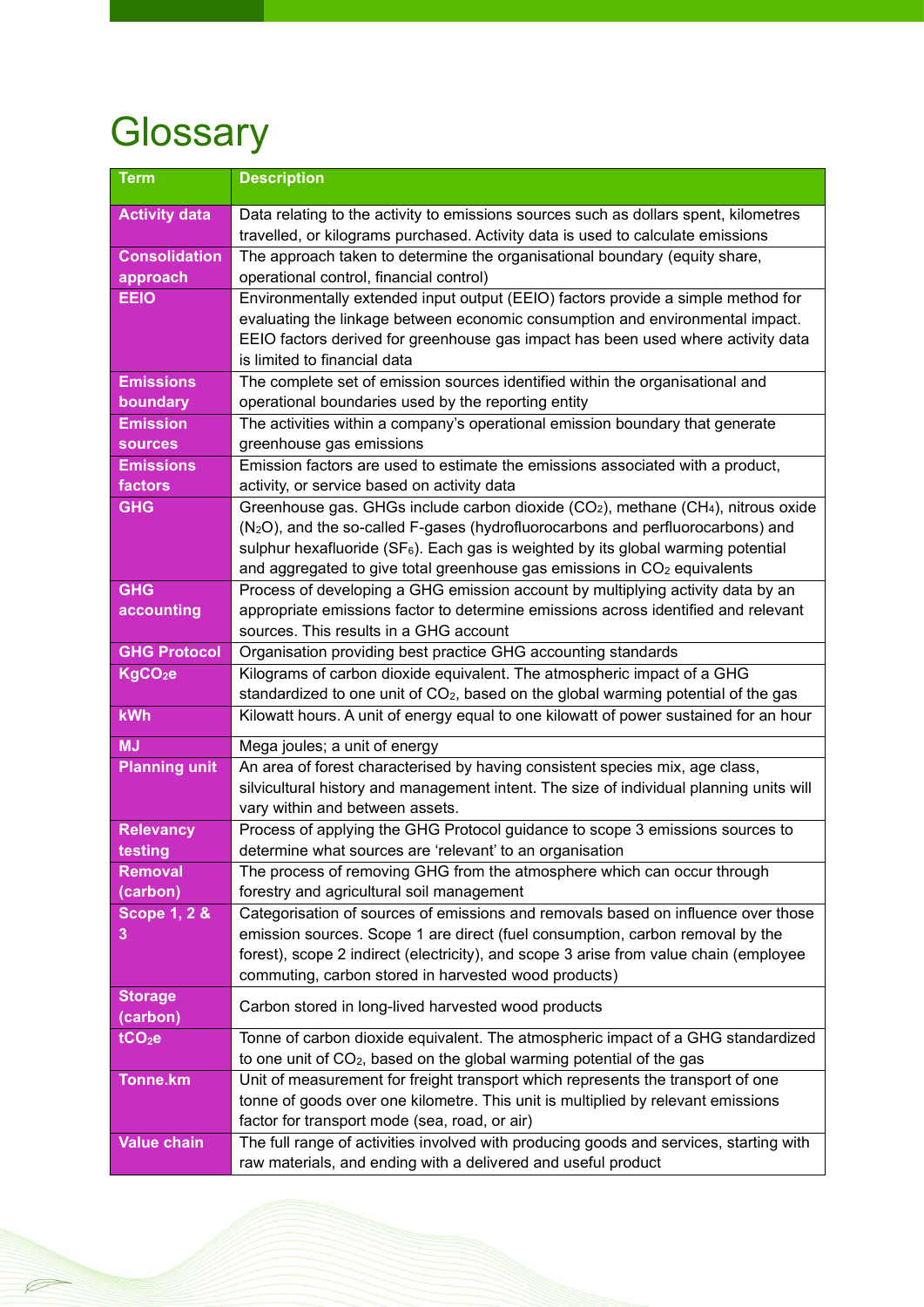# <span id="page-4-0"></span>1 Introduction

# <span id="page-4-1"></span>1.1 Purpose of this document

New Forests' vision is to see investment in land use and forestry as central to the transition to a sustainable future. New Forests seeks to generate climate-positive outcomes in its own corporate activities and in assets that it manages.

This statement documents New Forests' Greenhouse Gas (GHG) Accounting methodology, which, as outlined in section 1.3 below, is aligned with accepted best practice of the GHG Protocol.<sup>1</sup> GHG Accounting is an inventory of actual emissions and removals for a given reporting period. This statement is a key component of New Forests' stakeholder engagement, reflecting our values of transparency and disclosure around material sustainability issues.

This statement builds on New Forests' Climate Disclosure Report<sup>2</sup> and outlines our methodology to measure and report scope 1, 2, and 3 emissions and scope 1 and 3 removals from our business operations and assets under management. New Forests' GHG emissions and removals accounting methodology was developed over the course of 2020 and 2021.

# <span id="page-4-2"></span>1.2 Structure of this document

This statement outlines the accounting methodology used to prepare New Forests' group GHG accounts. The group GHG accounts include emissions from corporate activities (section 2) and emissions from assets under management (section 3). Accounting for carbon storage and removals from assets under management are detailed separately (section 4). Combined, these methodologies form New Forests' group GHG accounts. This statement also discusses New Forests' approach to emissions reduction activities in alignment with its net zero commitment (section 5).

The GHG Protocol has been used to guide the structure of this document, whereby the explanation of New Forests' methodology has been broken down by scope 1, 2, and 3 emissions. The GHG Protocol breaks scope 3 emissions into 15 categories, which have been used to structure New Forests' accounts and this document. It should be noted that the GHG Protocol is currently updating its guidance for accounting for emissions and removals associated with land use; therefore, this document reflects New Forests' current understanding of the expected final guidance but it subject to change as the GHG Protocol Guidance on Land Use and Removals in finalised.

<sup>1</sup> Greenhouse Gas Protocol. See: [http://ghgprotocol.org/.](http://ghgprotocol.org/)

<sup>2</sup> New Forests Climate Disclosures Report. See: [https://newforests.com.au/wp-content/uploads/2020/03/New-](https://newforests.com.au/wp-content/uploads/2020/03/New-Forests-Climate-Disclosure-Report-2020-web.pdf)[Forests-Climate-Disclosure-Report-2020-web.pdf](https://newforests.com.au/wp-content/uploads/2020/03/New-Forests-Climate-Disclosure-Report-2020-web.pdf)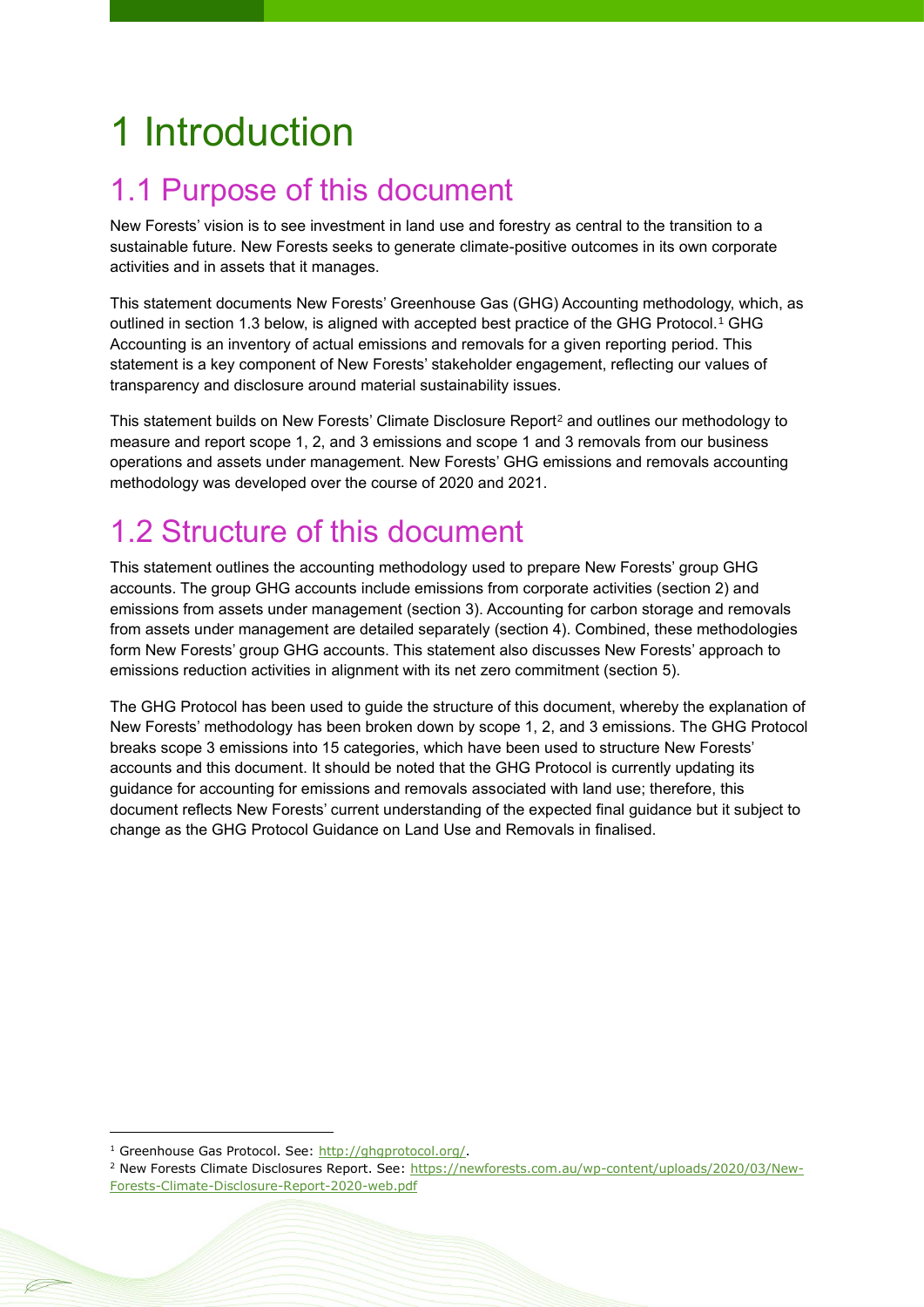# <span id="page-5-0"></span>1.3 GHG accounting standards and guides

Best practice GHG Accounting standards and guidance were used to develop New Forests' corporate and asset inventories, including:

- *GHG Protocol Corporate Accounting and Reporting Standard* (GHG Protocol)<sup>3</sup>
- The *Corporate Value Chain (Scope 3) Accounting and Reporting Standard* (Corporate Value Chain Standard)<sup>4</sup> and the *Technical Guidance for Calculating Scope 3 Emissions (v1.0)* (GHG Protocol Technical Guidance).<sup>5</sup>

# <span id="page-5-1"></span>1.4 Boundaries

Under the GHG Protocol, all scope 1 and 2 emissions sources should be included in a GHG account, whereas inclusion of scope 3 sources are subject to relevancy testing. A long list of scope 3 emission sources across New Forests' corporate and asset activities was developed and relevancy testing was subsequently conducted to identify which scope 3 emission sources should be included in New Forests' GHG account. Any scope 3 emissions not included in New Forests' GHG accounts is because they do not satisfy the relevancy test i.e., they are not relevant.

Emissions from corporate activities and assets under management are consolidated to develop New Forests Pty Ltd's GHG inventory using the equity share approach.

Carbon removals from assets under management (scope 1 removals) and carbon stored in harvested wood products (scope 3 removals) are reported separately (and not netted off against emissions from corporate activities and assets under management).

Please see our annual Sustainability Report for all data as outlined here.

<sup>&</sup>lt;sup>3</sup> GHG Protocol Corporate Standard. See[: https://ghgprotocol.org/corporate-standard](https://ghgprotocol.org/corporate-standard)

<sup>&</sup>lt;sup>4</sup> GHG Protocol Corporate Value Chain. See:<https://ghgprotocol.org/standards/scope-3-standard>

<sup>5</sup> GHG Protocol Scope 3 Calculation Guidance. See: [https://ghgprotocol.org/scope-3-technical-calculation](https://ghgprotocol.org/scope-3-technical-calculation-guidance)[guidance](https://ghgprotocol.org/scope-3-technical-calculation-guidance)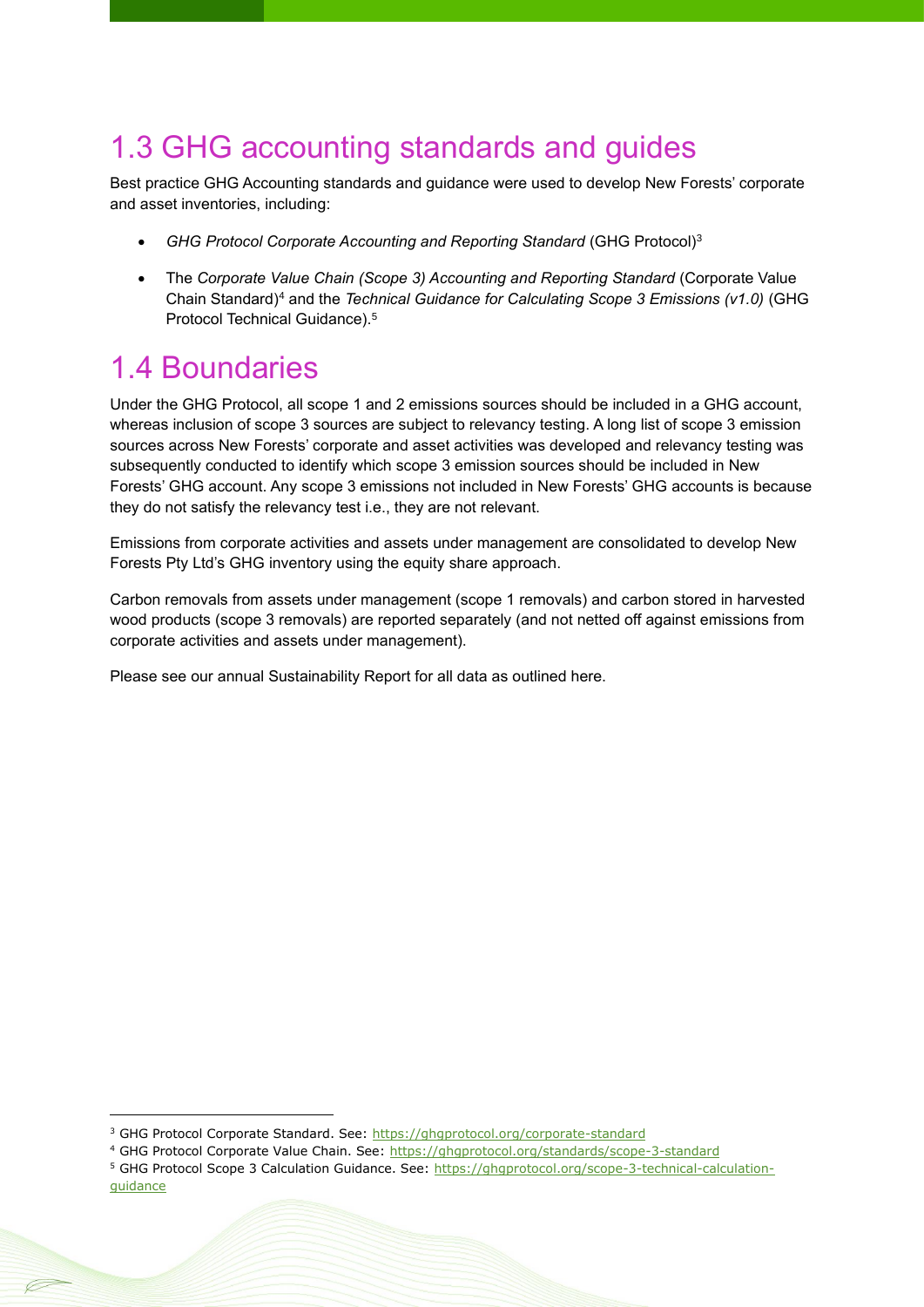# <span id="page-6-0"></span>2 Emissions from corporate activity

New Forests' corporate emissions occur from activities associated with corporate operations. **[Figure 1](#page-6-4)** presents corporate activity emission sources.

<span id="page-6-4"></span>

#### **Figure 1: New Forests' corporate activity emissions sources**

# <span id="page-6-1"></span>2.1 Corporate activity scope 1 and 2 emissions

### <span id="page-6-2"></span>2.1.1 Scope 1 emissions

New Forests does not have any scope 1 emission sources associated with corporate activities, as New Forests does not use any fleet vehicles and does not own office facilities. Natural gas consumed as part of base building services is categorised as scope 3 emissions from upstream leased assets (see 2.3.6 Category 8 below). Base building services are those that occur in shared spaces within a leased building, including lifts, common area lighting, and heating.

### <span id="page-6-3"></span>2.1.2 Scope 2 emissions

New Forests has scope 2 emissions associated with the electricity consumed for tenant lighting and power at leased office locations in Australia, New Zealand (NZ), the United States (US), and Singapore.

Electricity consumed as part of base building energy services e.g., lifts, common area lighting, is accounted for in scope 3 emissions from upstream leased assets as these sources are not under the control of New Forests (see 2.3.6 Category 8 below).

Scope 2 emissions from electricity consumption are calculated by multiplying the activity data of 'kilowatt-hours (kWh)' by the appropriate regional electricity grid factor (kgCO<sub>2</sub>e/kWh). The sources of emission factors for the regions in which New Forests operates include: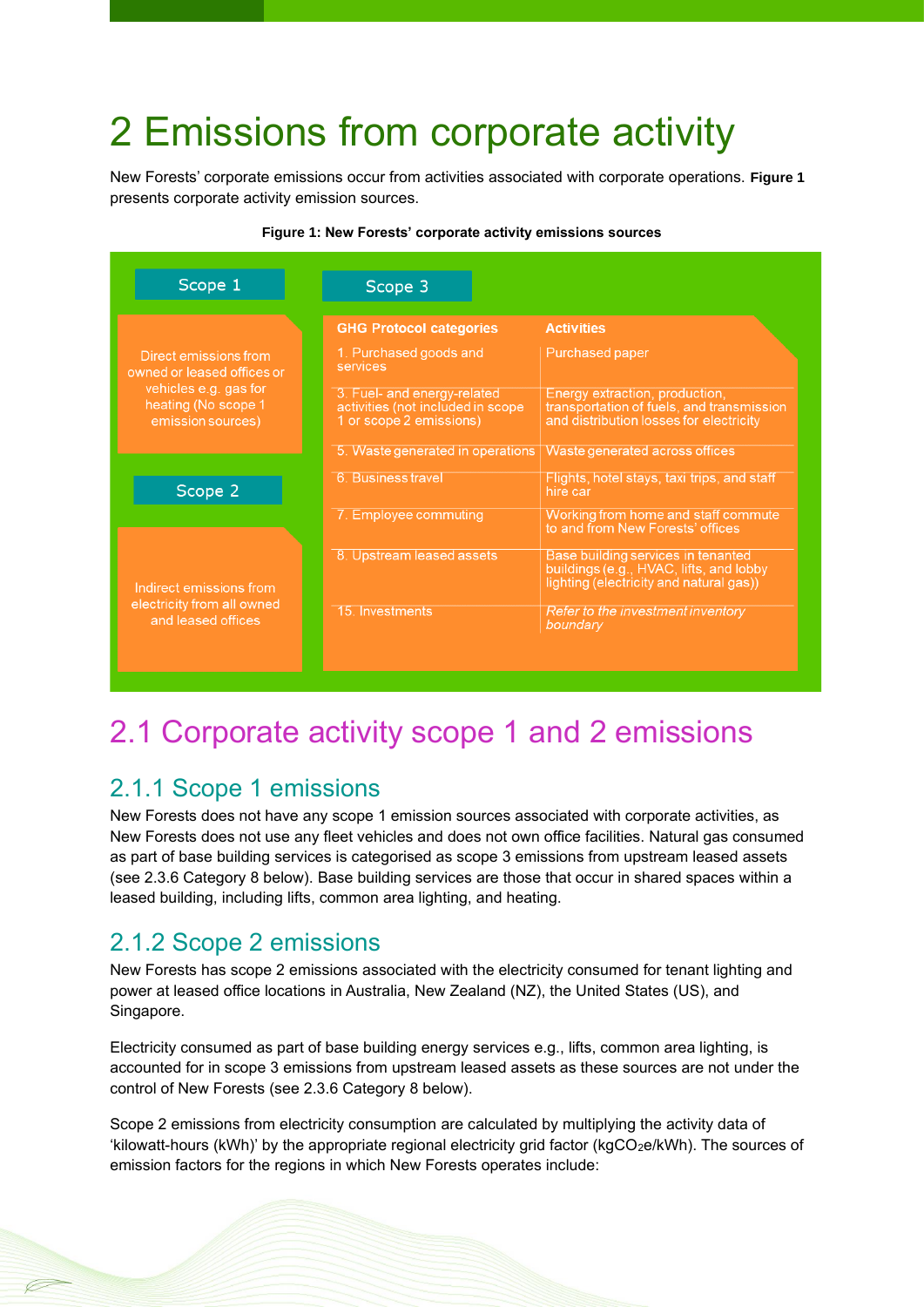- National Greenhouse Account (NGA) Factors, Australian Government<sup>6</sup>
- Measuring emissions: a guide for organisations, New Zealand Government7
- Emission Factors for Greenhouse Gas Inventories, United States Environmental Protection Authority<sup>8</sup>
- Singapore Energy Statistics, Singapore Government<sup>9</sup>

Transmission and distribution losses from purchased electricity are accounted for in scope 3 category 3 fuel and energy related activities.

# <span id="page-7-0"></span>2.2 Corporate scope 3 emissions

Scope 3 emissions are 'other indirect' emissions from activities occurring in each asset's value chain. In calculating scope 3 emissions we have selected the leading sources for emissions factors that are the most robust and recent. These have been applied globally where a country or regional emissions factor is unavailable. We will continue to review emissions factors.

## <span id="page-7-1"></span>2.2.1 Category 1: Purchased goods and services

#### **Paper**

Paper purchased for New Forests' offices is the only relevant purchased good and service. Emissions from paper purchased are calculated by multiplying the activity data of 'reams of paper purchased per year' by the emission factor ( $kgCO<sub>2</sub>e$ /ream). The emission factor is sourced from Environmental Protection Authority Victoria, Australia, GHG Inventory Activity Data and Quantification Methods and used globally.

| .<br>шп |  |
|---------|--|
|         |  |
|         |  |
|         |  |

## <span id="page-7-2"></span>2.2.2 Category 3: Fuel- and energy-related activities

#### **Transmission and distribution losses**

Category 3 emissions occur from the upstream processing of fuel and energy including transmission and distribution (T&D) losses of purchased electricity.

We calculate emissions from transmission and distribution losses by multiplying the activity data of 'kWh' by the appropriate regional T&D electricity grid emission factor (kgCO2e/kWh). The emission factors are sourced from the same as for scope 2 electricity emissions (see section 2.1.2 above).

<sup>6</sup> Australian Government NGA Factors. See: [https://www.industry.gov.au/data-and-publications/national](https://www.industry.gov.au/data-and-publications/national-greenhouse-accounts-factors)[greenhouse-accounts-factors](https://www.industry.gov.au/data-and-publications/national-greenhouse-accounts-factors)

<sup>7</sup> Measuring GHG Emissions, NZ. See: [https://environment.govt.nz/publications/measuring-emissions-detailed](https://environment.govt.nz/publications/measuring-emissions-detailed-guide-2020/)[guide-2020/](https://environment.govt.nz/publications/measuring-emissions-detailed-guide-2020/)

<sup>8</sup> US EPA. See:<https://www.epa.gov/climateleadership/ghg-emission-factors-hub>

<sup>9</sup> Singapore Government Energy Statistics. See: https://www.ema.gov.sg/Singapore\_Energy\_Statistics.aspx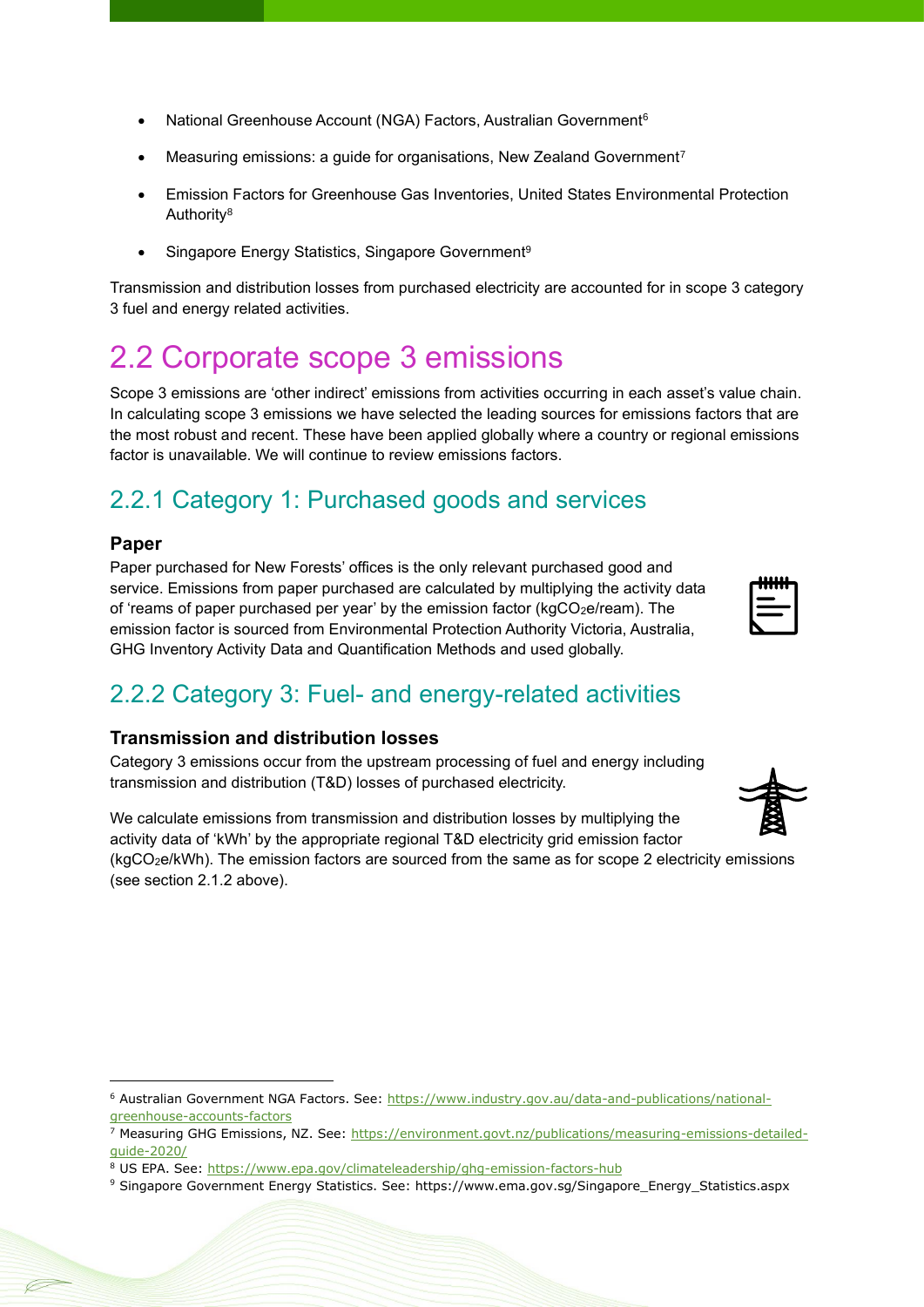# <span id="page-8-0"></span>2.2.3 Category 5: Waste

#### **Waste**

New Forests measures GHG emissions associated with the various waste streams generated in offices including landfill, recycling, and compost. Emissions from waste are calculated by multiplying the activity data of 'annual weight of waste to landfill (tonnes),' 'annual waste recycled (tonnes),' and 'annual waste composted (tonnes)', respectively, by the appropriate emission factor (kgCO<sub>2</sub>e/tonnes). The emission factors for landfill, recycling, and composting are sourced from United Kingdom (UK) Government GHG Conversion Factors, issued by the Department for Business, Energy, and Industrial Strategy (DBEIS) and Department of Environment, Food, and Rural Affairs (DEFRA)<sup>10</sup>.

Emissions from the treatment of wastewater is currently not accounted for but is less than 1% of emissions and so not included on de minimis grounds.

## <span id="page-8-1"></span>2.3.4 Category 6: Business travel

#### **Flights**

New Forests measures GHG emissions associated with flights taken by New Forests employees during business-related travel. Emissions from flights are calculated by multiplying the activity data of 'number of flights' broken down by cabin class (i.e., economy, business, or first class) and distance category (i.e., remote, short-haul, or longhaul) and multiplying this by an assumed distance per distance category (km) and the appropriate emission factor (kgCO<sub>2</sub>e/km). The emission factors are sources from the UK Government GHG Conversion Factors, issued by DBEIS & DEFRA.

#### **Ground transport**

New Forests measures GHG emissions associated with hire car and taxi trips taken by New Forests employees during business related travel. Emissions from hire car and taxi trips are calculated by multiplying the activity data of 'spend (\$)' by the appropriate emission factor (kgCO<sub>2</sub>e/\$). The emission factors are sourced from Measuring emissions: a guide for organisations, NZ Government.

#### **Hotel accommodation**

New Forests measures the GHG emissions from hotel accommodation used by New Forests employees during business related travel. Emissions from hotel accommodation are calculated by multiplying the activity data 'hotel night stays' broken down by country by the appropriate country-based emission factor ( $kgCO<sub>2</sub>e/night$ ). The emission factors are sourced from the UK Government GHG Conversion Factors, UK DBEIS & DEFRA.

# <span id="page-8-2"></span>2.3.5 Category 7: Employee commuting

#### **Employee commuting**

New Forests measures the GHG emissions associated with New Forests employees commuting between their offices and home. Emissions from employee commuting are calculated by multiplying the activity data 'annual distance (km)' broken down by transport method (i.e., active transport such as cycling or walking, bus, train, subway, car, or motorcycle) by the appropriate transport method emission factor. The annual activity data is estimated











<sup>10</sup> DEFRA & BEIS Government conversion factors (UK). See: <https://www.gov.uk/government/collections/government-conversion-factors-for-company-reporting>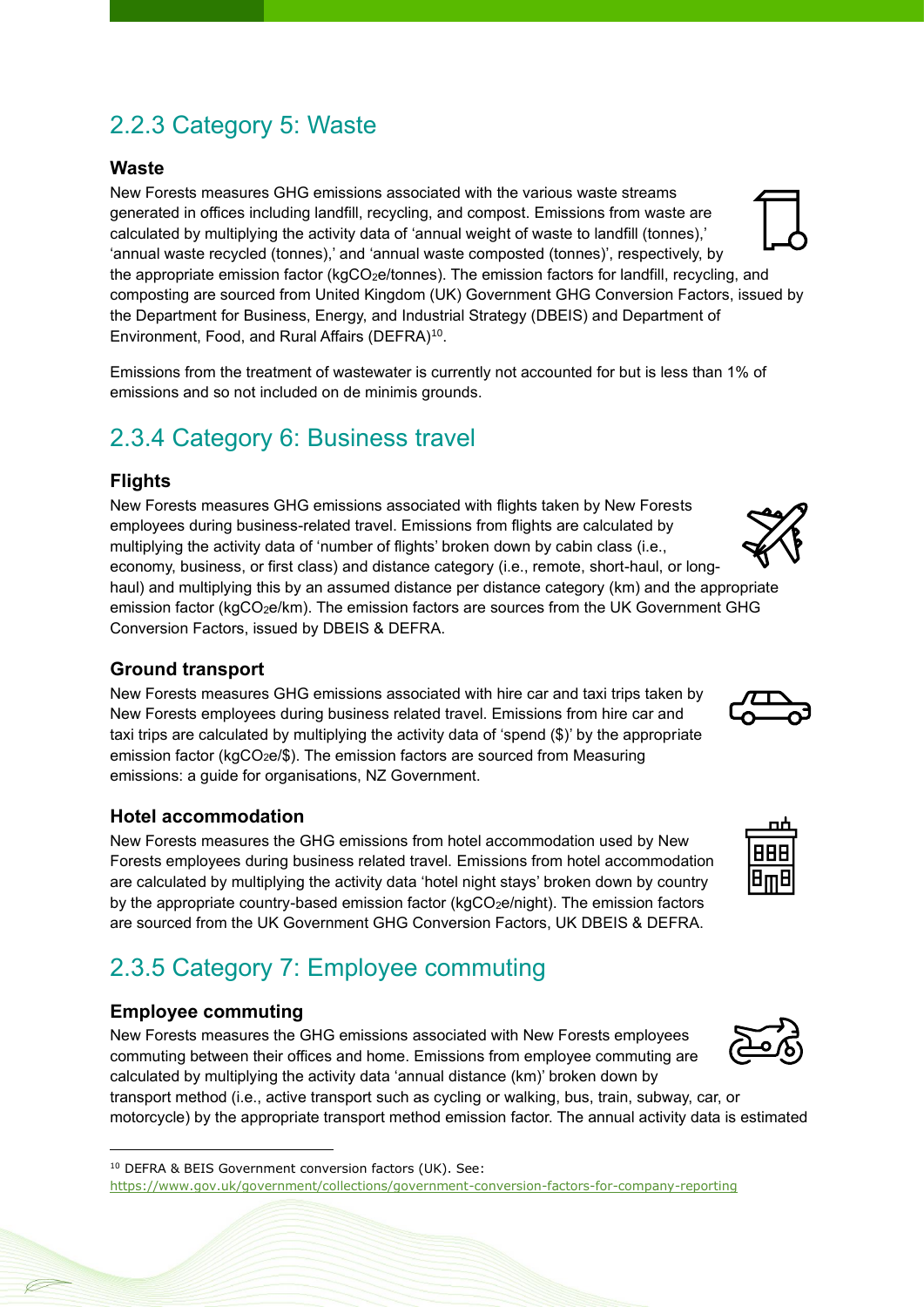from a week of actual data provided employees through an annual survey. The emission factors are sourced from the UK Government GHG Conversion Factors, UK DBEIS & DEFRA.

#### **Working from home**

New Forests measures the GHG emissions associated with employees working from home. While an optional source under the GHG Protocol, we have chosen to include this source due to changes in working arrangements resulting from the COVID-19 pandemic. The emissions from working from home are calculated by estimating the electricity

consumption per employee per day (using office electricity intensity per employee (kWh/Full Time Equivalent (FTE)) and multiplying this by the combustion plus transmission and distribution losses emission factor (kgCO<sub>2</sub>e/kWh) of the respective electricity grid. The number of days working from home per employee is estimated from data provided by an internal employee survey on commuting habits. The emission factors are the same sources as for scope 2 electricity emissions (see section 2.1.2 above).

## <span id="page-9-0"></span>2.3.6 Category 8: Upstream leased assets

#### **Base building electricity**

New Forests measures the GHG emissions associated with consumed electricity through the base building areas of leased offices.

Due to the lack of actual base building electricity data from leased offices, emissions from base building electricity are calculated by estimating the electricity consumption (kWh) using an average energy intensity (kWh/m²) of commercial office buildings in New South Wales and Victoria, Australia. This average intensity (kWh/m²) is multiplied by the net leased area of each office and then multiplied  $\,$ by the combustion and transmission and distribution losses emission factor (kgCO<sub>2</sub>e/kWh) of the respective electricity grids. The emission factors are the same sources as scope 2 electricity emissions (see section 2.1.2 above).

#### **Base building natural gas**

New Forests measures the GHG emissions associated with consumed natural gas through the base building areas of leased offices.

Due to the lack of actual base building natural gas data from leased offices, emissions from base building natural gas are calculated by estimating the natural gas consumption (MJ) using an average energy intensity (MJ/m²) of commercial office buildings in New South Wales and Victoria, Australia. This benchmark (MJ/m²) is multiplied by the floor area of each office location and then multiplied this by the combustion and upstream extraction, processing, and transportation (EPT) emission factor (kgCO2e/MJ) of the respective regions where offices are located. The emission factors are sourced from:

- National Greenhouse Account (NGA) Factors, Australian Government
- Emission Factors for Greenhouse Gas Inventories, US Environmental Protection Agency
- Measuring emissions: a guide for organisations, NZ Government
- UK Government GHG Conversion Factors, UK DBEIS & DEFRA





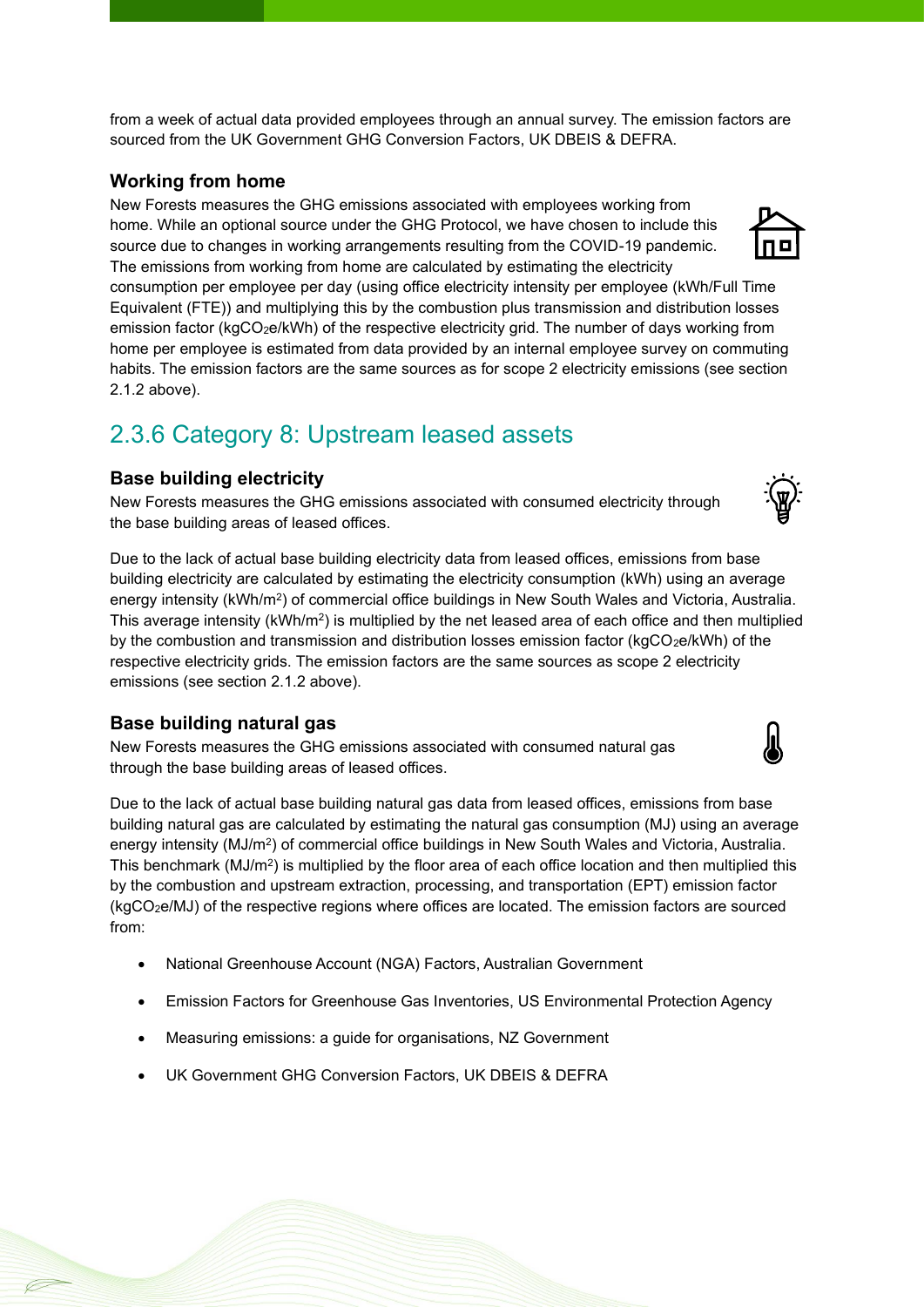# <span id="page-10-0"></span>3 Emissions from assets

# <span id="page-10-1"></span>3.1 Overview of emissions boundary

This section presents New Forests' methodology for calculating the emissions from assets under management such as harvesting and processing. These emissions represent a significant proportion of New Forests' Group GHG emissions inventory and are accounted for in Category 15 Investments. New Forests collects activity data from assets related to scope 1, 2, and relevant scope 3 emission sources. Activity data is captured through an annual survey completed by each asset's property manager.

To understand the various scope 3 emission sources and test for relevancy to assets under management, four asset activity types were developed:

- Australia, New Zealand (ANZ) & US plantation assets
- ANZ & US processing assets
- Agriculture assets
- Asia plantation and processing assets

The legend below indicates by colour shading when an emission source has been identified and is relevant and reported on for each asset activity type.

| Data collected for | ANZ & US   | ANZ & US   |             |                                 |
|--------------------|------------|------------|-------------|---------------------------------|
| the following      | plantation | processing | Aariculture | Asia plantation &<br>processing |
| asset types        |            |            |             |                                 |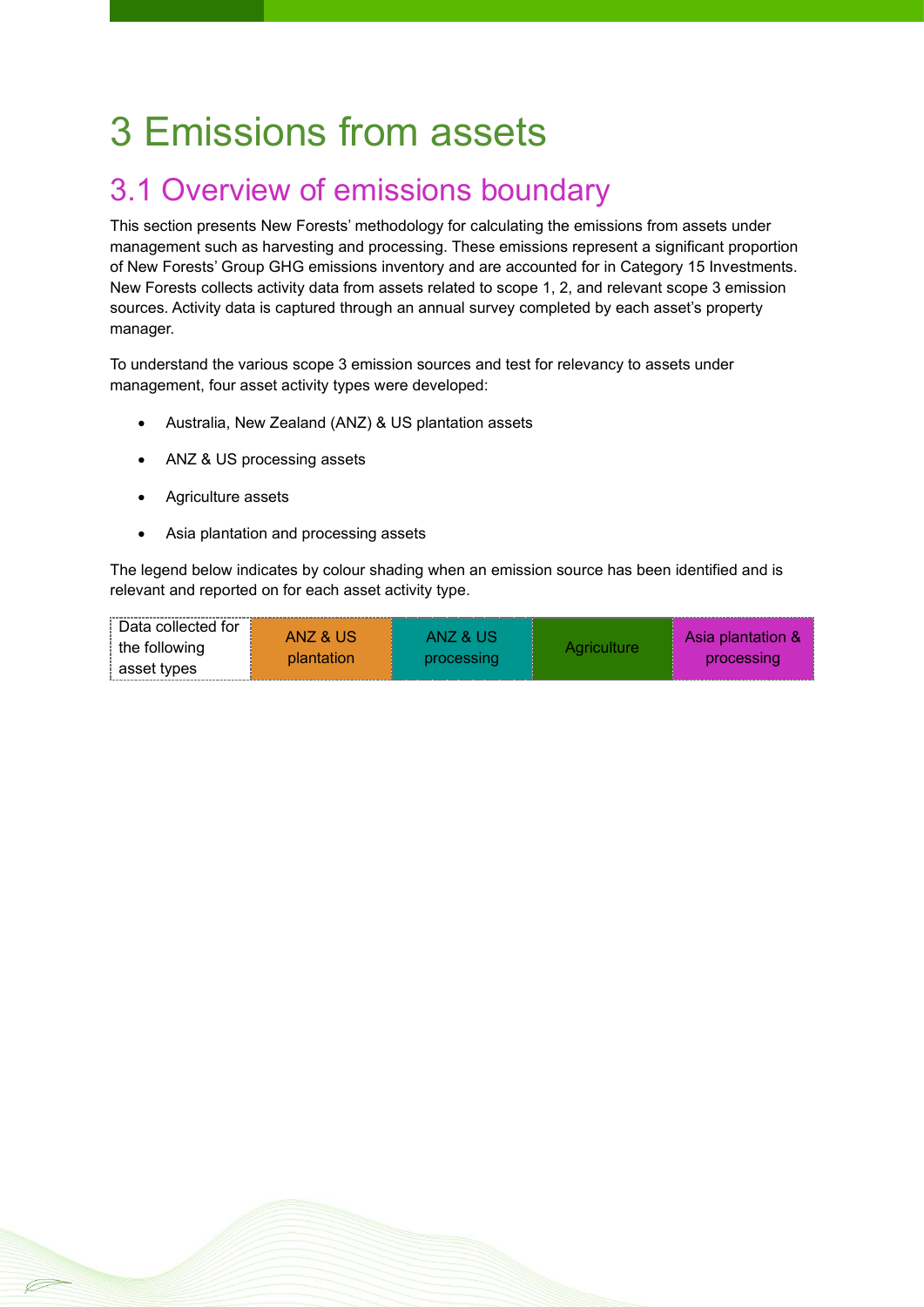<span id="page-11-0"></span>**[Figure 2](#page-11-0)** presents relevant emission sources from assets under management.

 $\varphi$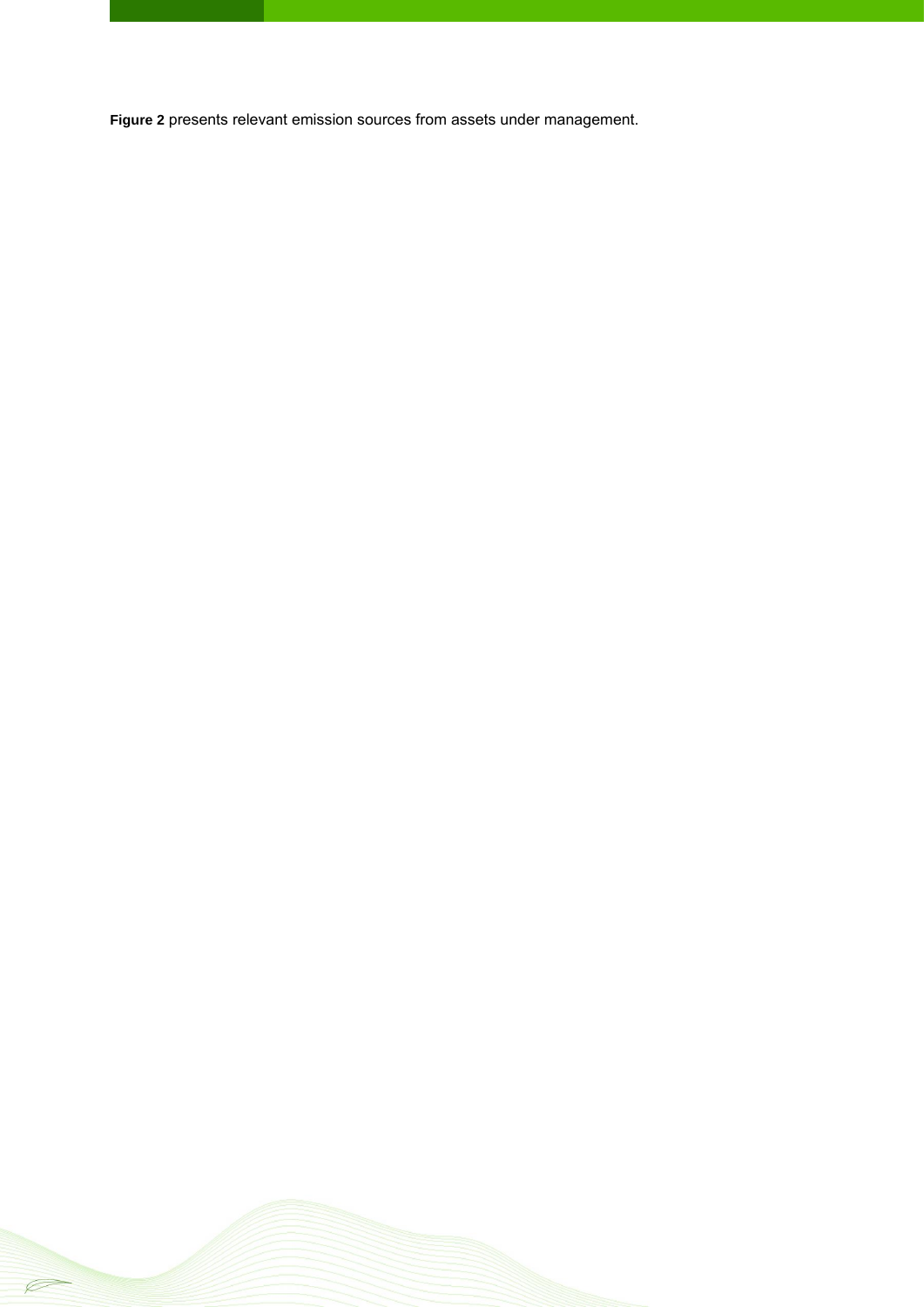#### **Figure 2 New Forests asset activity emission sources**

| Scope 1                                  | Scope 3                                                                        |                                                                                                                                                                                                        |
|------------------------------------------|--------------------------------------------------------------------------------|--------------------------------------------------------------------------------------------------------------------------------------------------------------------------------------------------------|
| Direct emissions<br>from owned or        | <b>GHG Protocol</b><br>categories<br>1. Purchased goods and<br><b>services</b> | <b>Activities</b><br>Biocides, fertiliser, lime seed and feed, purchased timber logs,<br>construction services, storage and warehouse services, pre-harvesting<br>services, and contracted harvesting. |
| leased sites or                          | 2. Capital goods                                                               | Capitalised equipment purchases.                                                                                                                                                                       |
| vehicles e.g.<br>transport fuels,        | 3. Fuel- and energy-<br>related activities                                     | Energy extraction, production, transportation of fuels, and transmission<br>and distribution losses for electricity.                                                                                   |
| stationary fuels,<br>fertiliser and lime | 4. Upstream<br>transportation                                                  | Road, rail, and sea freight paid for by property manager of asset.                                                                                                                                     |
| application,<br>biomass burned           | 5. Waste generated in<br>operations                                            | Waste generated and potable water purchased from mains.                                                                                                                                                |
|                                          | 6. Business travel                                                             | Flights, hotel stays, taxi trips, and staff hire car.                                                                                                                                                  |
|                                          | 7. Employee commuting                                                          | Employees working at asset commute to and from home.                                                                                                                                                   |
| Scope 2                                  | 8. Upstream leased<br>assets                                                   | Base building services in tenanted buildings (e.g., HVAC, lifts, and<br>lobby lighting (electricity and natural gas)).                                                                                 |
|                                          | 9. Downstream<br>transportation                                                | Road, rail, and sea freight not paid for by property manager of asset.                                                                                                                                 |
| Indirect emissions                       | 10. Processing of sold<br>products                                             | Processing of intermediary products sold including forestry products<br>(e.g., paper, lumber, engineered wood & panels, and other, and<br>agriculture products (i.e. milling, canning, packaging)).    |
| from electricity<br>consumed at          | 11. Use of sold products                                                       | Burning of wood chips or breakdown of wood chips/sawdust in garden<br>or animal bedding.                                                                                                               |
| owned or leased                          | 12. End of life treatment                                                      | Disposal at end of life of sold product of paper.                                                                                                                                                      |
|                                          | 13. Downstream leased<br>assets                                                | Activities on leased land including cattle grazing, sheep grazing,<br>agricultural cropping, and dairy farm enterprises.                                                                               |

# <span id="page-12-0"></span>3.2 Scope 1 and 2 emissions

### <span id="page-12-1"></span>3.2.1 Scope 1 emissions

 $\subset$ 

There are four main sources of scope 1 emissions across New Forests' assets under management. Data from each asset is collected in the units indicated below and emissions are calculated using the associated emissions factors. These are summarised in **[Table 1](#page-12-2)**.

<span id="page-12-2"></span>

| <b>Source</b>                                 | <b>Activities</b>                              | Data Input (units)                                                                                | <b>Emissions Factor</b>                                                                                                   |
|-----------------------------------------------|------------------------------------------------|---------------------------------------------------------------------------------------------------|---------------------------------------------------------------------------------------------------------------------------|
| Stationary<br>energy<br>consumption           | Generators and<br>non-road mobile<br>machinery | Diesel, petrol, and LPG:<br>volume (litres or US gallons)<br>Natural gas: megajoules or<br>therms | <b>National Government</b><br>Sources.<br>NGA Factors, Australia<br>$\bullet$<br><b>Measuring Emissions,</b><br>$\bullet$ |
| Transport<br>energy<br>consumption<br>(owned) | Fleet vehicles<br>Mobile machinery             | Diesel, petrol, marine fuel,<br>and LPG: volume (litres or<br>US gallons)                         | NZ Government<br>Emission Factors, US<br>$\bullet$<br>EPA                                                                 |

#### **Table 1: Data inputs and emission factors for direct emissions (scope 1)**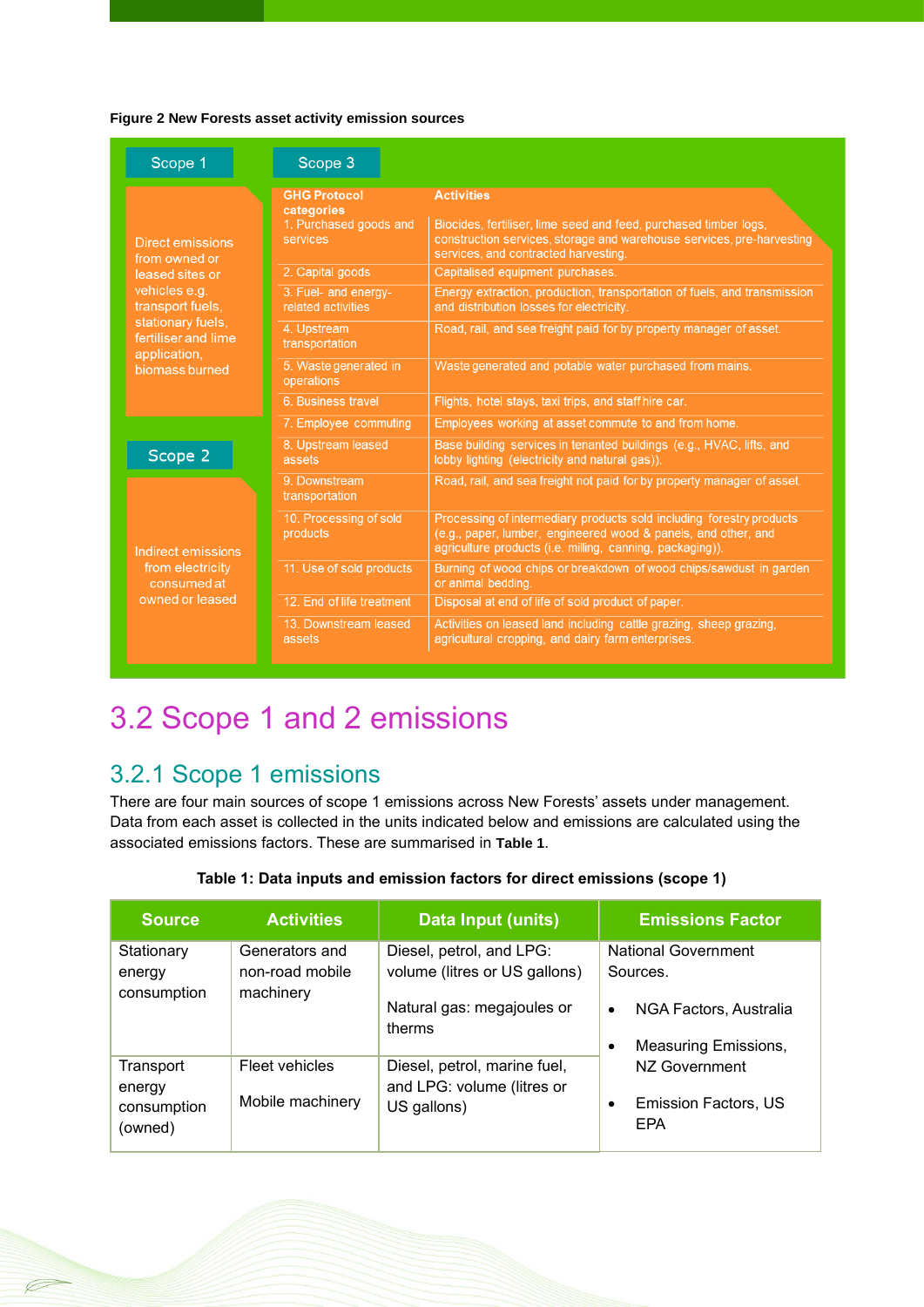| <b>Source</b>             | <b>Activities</b>                             | <b>Data Input (units)</b>                                                                            | <b>Emissions Factor</b>                                                                                                    |
|---------------------------|-----------------------------------------------|------------------------------------------------------------------------------------------------------|----------------------------------------------------------------------------------------------------------------------------|
| Fertiliser<br>application | Forestry and<br>agriculture<br>operations     | Weight of nitrogen (tonnes)                                                                          | IPCC 2006 Guidelines for<br>National Greenhouse Gas<br>Inventories, Vol 4:<br>Agriculture, Forestry and<br>Other Land Use. |
| <b>Biomass</b><br>burned* | Energy<br>consumption at<br>timber processing | Wood residues, wood logs,<br>and/or chips burned for<br>operations: weight (tonnes or<br>short tons) | Emission Factors, UK<br>DEFRA & DBEIS                                                                                      |

| Data collected for                                                                | ANZ & US    | ANZ & US   | Asia plantation & |
|-----------------------------------------------------------------------------------|-------------|------------|-------------------|
| $^{\scriptscriptstyle\mathsf{L}}$ the following $^{\scriptscriptstyle\mathsf{L}}$ | plantation. | processing | processing        |
| ' asset types                                                                     |             |            |                   |

\*Note, the 2021 accounts do not include emissions associated with wildfire and controlled burning events within the forest estate. This is due to the complexity of estimating the amount of biomass burned in these events. We will review this in preparation of the 2022 inventory.

### <span id="page-13-0"></span>3.2.2 Scope 2 emissions

Scope 2 emissions are those associated with electricity consumption. Data regarding electricity consumed (kWh) at each asset is collected and emissions are calculated using a location-based approach applying the appropriate regional electricity grid factor (kgCO<sub>2</sub>e/kWh). The sources of emission factors for the regions in which we operate include:

- National Greenhouse Account (NGA) Factors, Australian Government
- Emission Factors for Greenhouse Gas Inventories US EPA
- Measuring emissions: a guide for organisations, NZ Government

Grid emission factors from Institute for Global Environmental Strategies<sup>11</sup> (IGES) are used where National Government figures are unavailable.

| Data collected for<br>the following<br>asset types | ANZ & US<br>plantation | ANZ & US<br>processing |  | Asia plantation &<br>processing |
|----------------------------------------------------|------------------------|------------------------|--|---------------------------------|
|----------------------------------------------------|------------------------|------------------------|--|---------------------------------|

<sup>&</sup>lt;sup>11</sup> IGES Grid emissions factors. See: <https://www.iges.or.jp/en/pub/list-grid-emission-factor/en>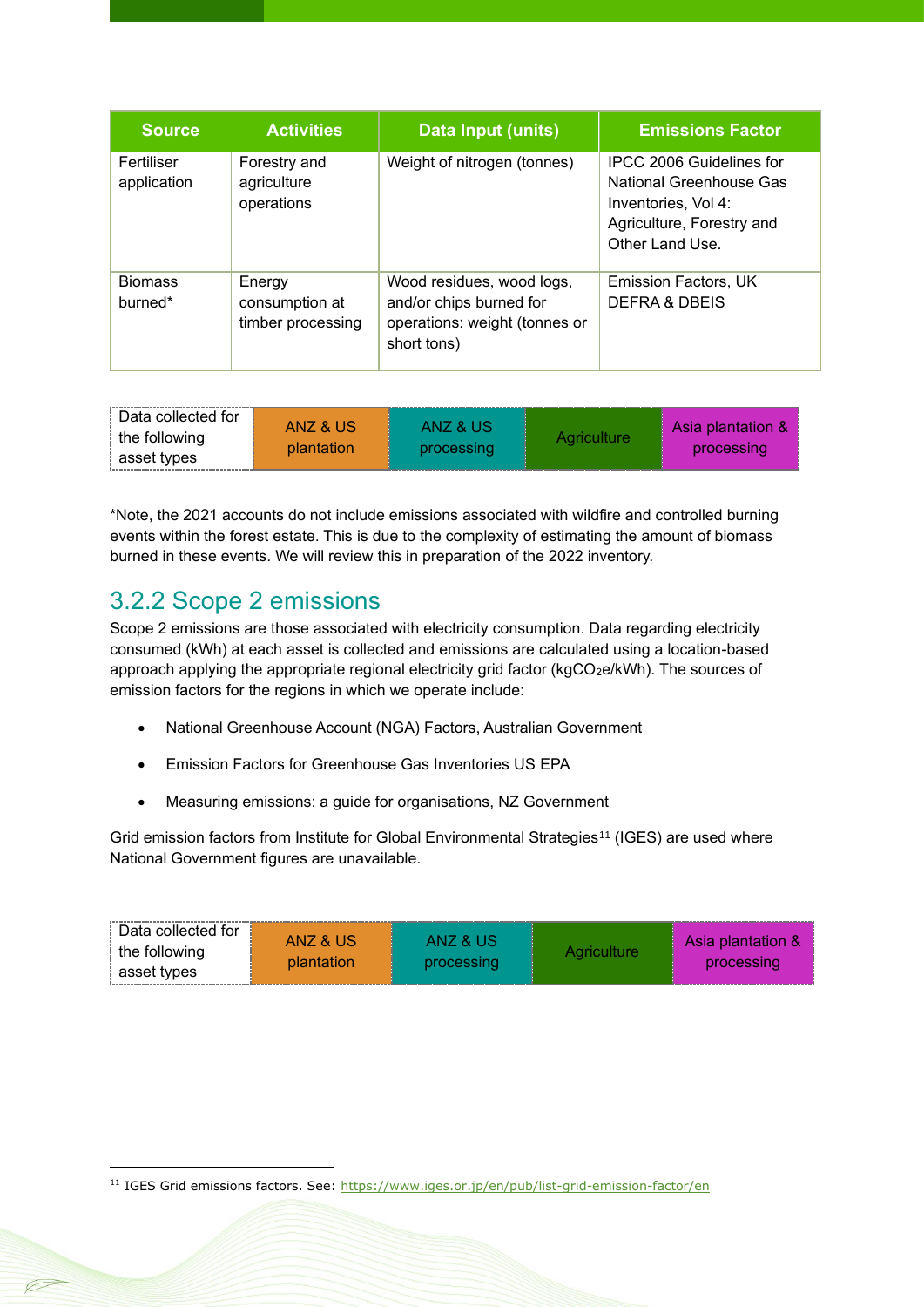# <span id="page-14-0"></span>3.3 Scope 3 emissions

 $\varphi$ 

Scope 3 emissions are 'other indirect' emissions as a result of activities occurring in each asset's value chain. Where spend is used to calculate emissions, figures are provided in local currency and converted to AUD or USD.

## <span id="page-14-1"></span>3.3.1 Category 1: Purchased goods and services

New Forests' assets under management have three relevant emission sources from purchased goods and services. Emissions are calculated by multiplying the activity data (input) by the relevant emissions factor these are summarised in **[Table 2](#page-14-2)**

<span id="page-14-2"></span>

| <b>Source</b>                                                      | <b>Activities</b>                                                                                                                                 | Data Input (units)                                                        | <b>Emissions</b><br><b>Factor</b> |
|--------------------------------------------------------------------|---------------------------------------------------------------------------------------------------------------------------------------------------|---------------------------------------------------------------------------|-----------------------------------|
| Embodied<br>emissions of<br>purchased                              | Fertiliser, biocide, lime, seeds, and<br>feed                                                                                                     | Weight OR                                                                 | Ecolnyent 3.8<br>database         |
| products                                                           |                                                                                                                                                   | Spend (local currency)                                                    | <b>EEIO</b> factors               |
|                                                                    | Purchased timber logs                                                                                                                             | Weight (tonnes or short ton)                                              | Ecolnvent 3.8<br>database         |
| Emissions<br>from<br>services<br>purchased<br>from third-<br>party | Engineering or maintenance<br>services of equipment,<br>construction, storage and<br>warehousing, and preharvesting<br>activities (spraying etc). | Spend (local currency)                                                    | <b>EEIO</b> factors               |
| companies                                                          | Harvest contractors (forestry)                                                                                                                    | Weight (tonnes or short ton)<br><b>OR</b>                                 | Ecolnvent 3.8<br>database         |
|                                                                    |                                                                                                                                                   | Number of days worked by<br>third-party harvesting<br>companies (forests) |                                   |
|                                                                    | Harvest contractors (agriculture)                                                                                                                 | Weight (tonnes or short ton)<br><b>OR</b>                                 |                                   |
|                                                                    |                                                                                                                                                   | Area: hectares or acres<br>harvested (agriculture)                        |                                   |

#### **Table 2: Data inputs and emission factors for purchased goods and services**

| Data collected for<br>the following<br>asset types | ANZ & US<br>plantation | ANZ & US<br>processing |  | Asia plantation &<br>processing |
|----------------------------------------------------|------------------------|------------------------|--|---------------------------------|
|----------------------------------------------------|------------------------|------------------------|--|---------------------------------|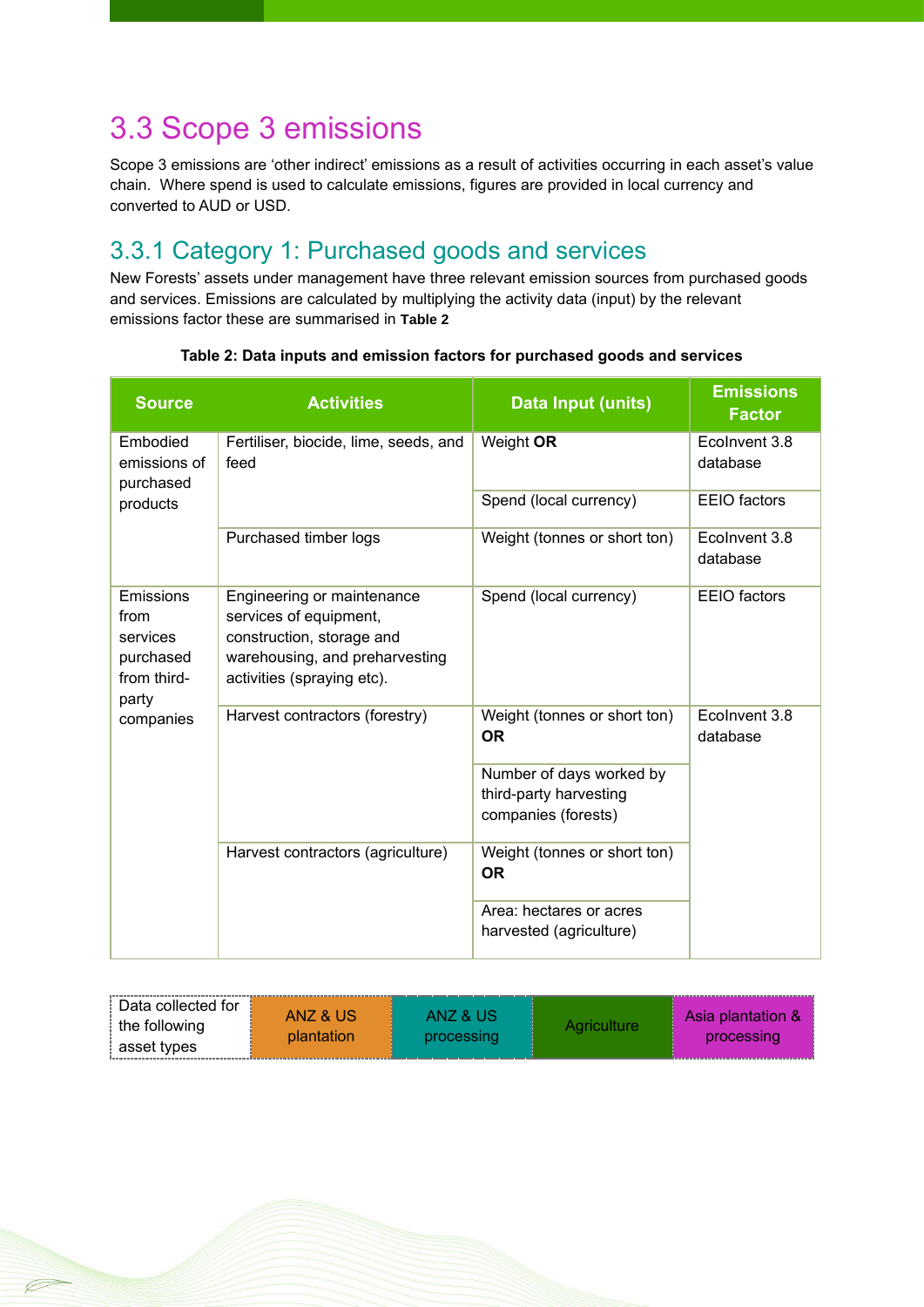# <span id="page-15-0"></span>3.3.2 Category 2: Capital goods

Embodied emissions in capital goods purchased at each asset is included under Category 2. Capital goods reported in this category follow financial accounts and capitalised expenditure. Category 2 represents the GHG emitted during the extraction, manufacturing, and transportation of capital goods purchased by the assets. This may include vehicles, plant, or equipment. Data is collected regarding the spend (\$) on capitalised machinery and plant from each asset to calculate emissions using EEIO factors.

| Data collected for | ANZ & US   | ANZ & US   | Agriculture | Asia plantation & |
|--------------------|------------|------------|-------------|-------------------|
| the following      | plantation | processing |             | processing        |
| asset types        |            |            |             |                   |

## <span id="page-15-1"></span>3.3.3 Category 3: Fuel- and energy-related activities

Category 3 emissions occur from the upstream processing of fuel and energy including transmission and distribution (T&D) losses of purchased electricity.

We calculate emissions from transmission and distribution losses by multiplying the activity data of 'kWh' by the appropriate regional T&D electricity grid emission factor ( $kqCO_2e/kWh$ ). The emission factors are sourced from the same as for scope 2 electricity emissions (see section 3.2.2 above).

### <span id="page-15-2"></span>3.3.4 Category 4: Upstream transport and distribution

The emissions from upstream transportation and distribution services, such as freight, that are paid for by each asset is captured under Category 4. Data regarding the transportation mode (rail, road, or ship), average distance (either to processing location or to customer; km or miles) and the total weight of product sold (tonnes or short tons) to estimate the tonne.km of transported sold goods is collected to calculate emissions using emission factors from the UK Government GHG Conversion Factors, UK DBEIS & DEFRA.

| Data collected for | ANZ & US   | ANZ & US   | Asia plantation & |
|--------------------|------------|------------|-------------------|
| the following      | plantation | processing | processing        |
| asset types        |            |            |                   |

# <span id="page-15-3"></span>3.3.5 Category 5: Waste

Emissions arising from the various waste streams generated including the treatment of wastewater at each asset is captured under Category 5.

- Emissions from waste includes emissions of landfilled, recycled, composted, or incinerated commercial waste, including metals, plastics, paper and cardboard, and organic materials. Data is collected with regarding the weight (tonnes or short tons) of each waste type disposed of under each method and calculate emissions using emission factors from the UK Government GHG Conversion Factors, UK DBEIS & DEFRA.
- Emissions arising from the supply of water to assets represents the energy required to transport the water from potable mains to the asset location and treatment for consumption. Data is collected regarding the volume (litres or US gallons) of potable water purchased and calculate emissions using emission factors from the UK Government GHG Conversion Factors, UK DBEIS & DEFRA.

| Data collected for | ANZ & US   | <b>ANZ &amp; US</b> |             |                   |
|--------------------|------------|---------------------|-------------|-------------------|
| the following      | plantation |                     | Aariculture | Asia plantation & |
| asset types        |            | processing          |             | processing        |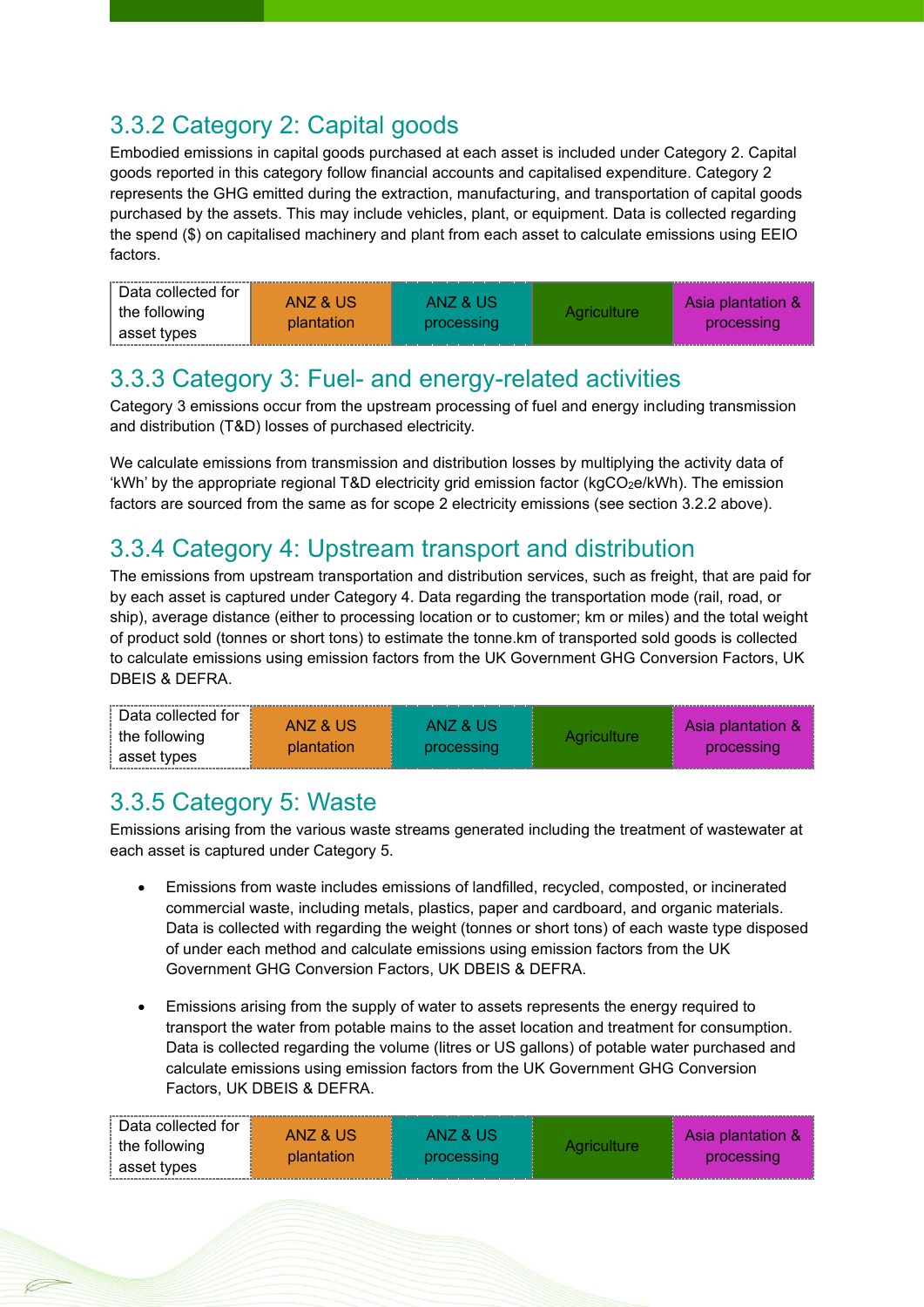## <span id="page-16-0"></span>3.3.6 Category 6: Business travel

Business travel undertaken by the asset-level property managers is captured in Category 6. This includes four sources of business travel – air travel, accommodation, taxi and hire car services. Accommodation, taxi and hire car services were not identified as an emission source for agriculture or ANZ & US plantations.

• Emissions from air travel. Data is collected regarding the number of flights taken broken down by cabin class (economy, premium economy, business, or first class) and distance category (short-, medium-, or long-haul) and estimate the total distance travelled by assuming distances for each distance category to calculate emissions using emission factors from the UK Government GHG Conversion Factors, UK DBEIS & DEFRA.

| Data collected for | ANZ & US   | ANZ & US   |             | Asia plantation & |
|--------------------|------------|------------|-------------|-------------------|
| the following      | plantation | processing | Aariculture |                   |
| asset types        |            |            |             | processing        |

• Emissions from hotel accommodation. Data is collected regarding the number of hotel night stays in hotels in Australia, Asia, NZ, and the US to calculate emissions using emission factors from the UK Government GHG Conversion Factors, UK DBEIS & DEFRA. If the number of hotel night stays is unavailable, then data is collected regarding expenditure (\$) and emissions are calculated using an average cost per night to estimate the number of hotel stay nights.

| Data collected for |            |                   |
|--------------------|------------|-------------------|
|                    | ANZ & US   | Asia plantation & |
| the following      |            |                   |
| asset types        | processing | processing        |

• Emissions from hire car services. Data is collected regarding the number of days hire cars were used or the amount spent on hire cars (local currency) and estimates of total distance travelled using an estimated daily distance travelled  $(37 \text{ km})^{12}$  to calculate emissions using the UK Government GHG Conversion Factors, UK DBEIS & DEFRA.

| Data collected for |                                                                                                                                                       |                   |
|--------------------|-------------------------------------------------------------------------------------------------------------------------------------------------------|-------------------|
|                    | ANZ & US                                                                                                                                              | Asia plantation & |
| the following      | processing                                                                                                                                            | processing        |
| asset types        | a ser per per ser per ser per per ser per ser per ser per ser per ser per ser per ser per ser per ser per ser per ser per ser per ser per ser per ser |                   |

• Emissions from taxi trips. Data is collected regarding the distance travelled (km or miles) or the amount spent (\$ local currency) for taxi trips to calculate emissions using emission factor from the NZ Government.

| Data collected for |                     |                   |
|--------------------|---------------------|-------------------|
|                    | <b>ANZ &amp; US</b> | Asia plantation & |
| the following      | processing          | processing        |
| asset types        |                     |                   |

<sup>&</sup>lt;sup>12</sup> Survey of Motor Vehicle Use, Australia, 12 months ended 30 June 2018, Australian Bureau of Statistics. See: [www.abs.gov.au](http://www.abs.gov.au/)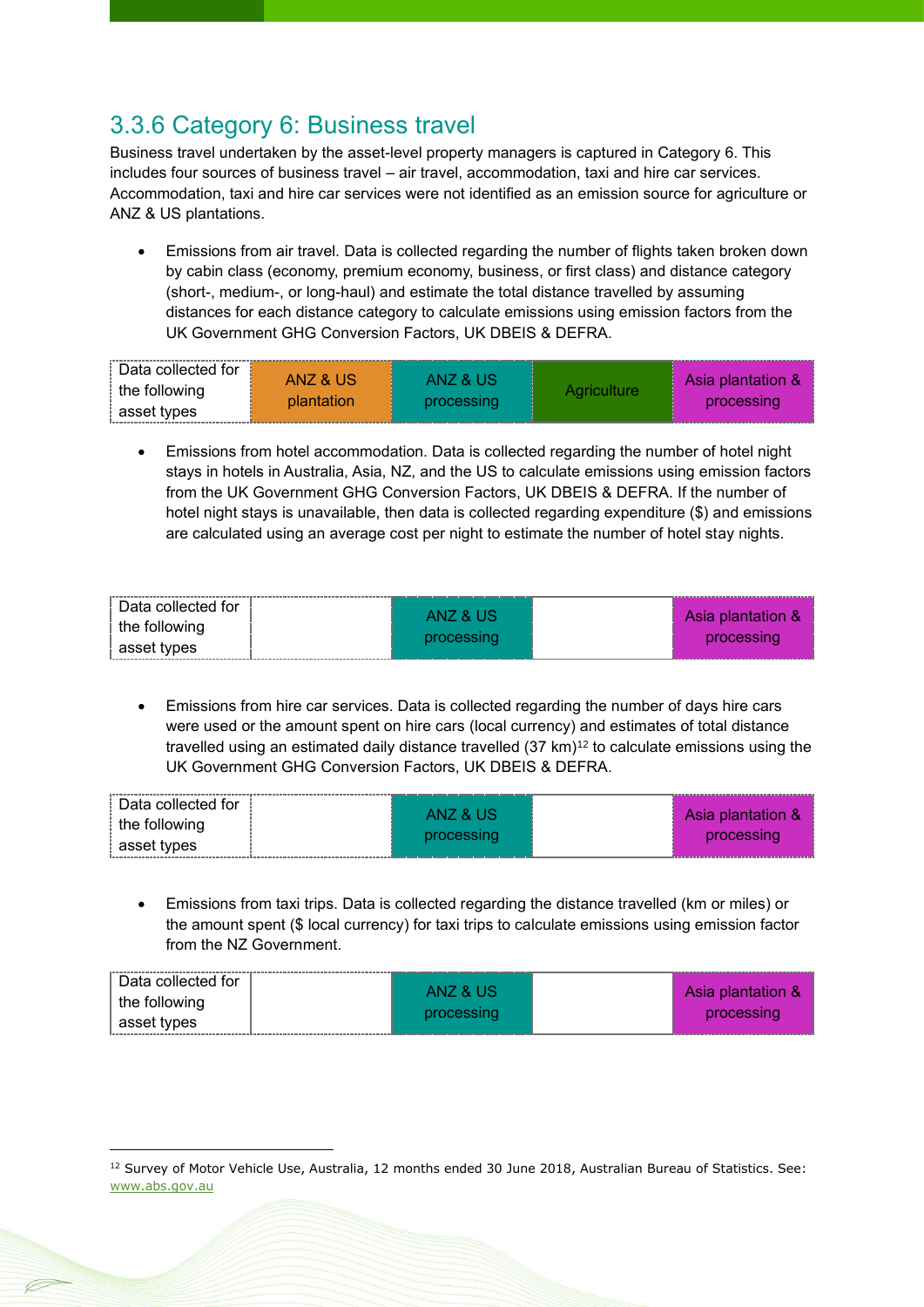# <span id="page-17-0"></span>3.3.7 Category 7: Employee commuting

Asset-level direct employee commuting is captured in Category 7. Data is collected regarding the number of employees, average annual number of days on site, and average commuting distance (km or miles) broken down by transport method (car, truck, public transportation, or active transportation) to estimate annual distance travelled and calculate emissions using emission factors from the UK Government GHG Conversion Factors, UK DBEIS & DEFRA.

| ⊧ Data collected for |            |                   |
|----------------------|------------|-------------------|
|                      | ANZ & US   | Asia plantation & |
| the following        |            |                   |
|                      | processing | processing        |
| asset types          |            |                   |

### <span id="page-17-1"></span>3.3.8 Category 8: Upstream leased assets

Category 8 includes base building services for leased offices or buildings. Base building areas include lifts, lobbies, entry ways, parking facilities, etc.

If an asset has leased facilities, data is collected regarding the area ( $m<sup>2</sup>$  or square feet) of the space to estimate the electricity (kWh) and natural gas (MJ or therms) consumption of the leased spaces using an average NABERS 3-star rating for base building energy consumption.

| Data collected for | ANZ & US   | ANZ & US   |             |                   |
|--------------------|------------|------------|-------------|-------------------|
| the following      |            |            | Aariculture | Asia plantation & |
| asset types        | plantation | processing |             | processing        |

## <span id="page-17-2"></span>3.3.9 Category 9: Downstream transport and distribution

Downstream transportation and distribution emissions from each asset are included in Category 9. These are emissions from transportation and distribution services that are not paid for by each asset but paid by a third party.

Data is collected regarding the transportation mode (rail, road, or ship), average haul distance (either to vendor or buyer in km or miles) and the total weight of product sold (tonnes or short tons) to estimate the tonne.km of transported sold goods. Emissions are calculated using emission factors from the UK Government GHG Conversion Factors, UK DBEIS & DEFRA. The methodology also confirms confirms whether these sold products are sold to other New Forests-managed assets to avoid double counting of transportation emissions.

| $^\mathrm{+}$ Data collected for $^\mathrm{+}$ | ANZ & US   | ANZ & US   |             |                   |
|------------------------------------------------|------------|------------|-------------|-------------------|
| the following                                  | plantation |            | Aariculture | Asia plantation & |
| asset types                                    |            | processing |             | processing        |

## <span id="page-17-3"></span>3.3.10 Category 10: Processing and packaging of intermediary sold products

Emissions associated with the processing and packaging of products sold as intermediary products from each asset type in Category 10 are calculated. Intermediary products are those that require further processing before use or consumption by a customer such as logs processed into lumber or canola crop processed into vegetable oil.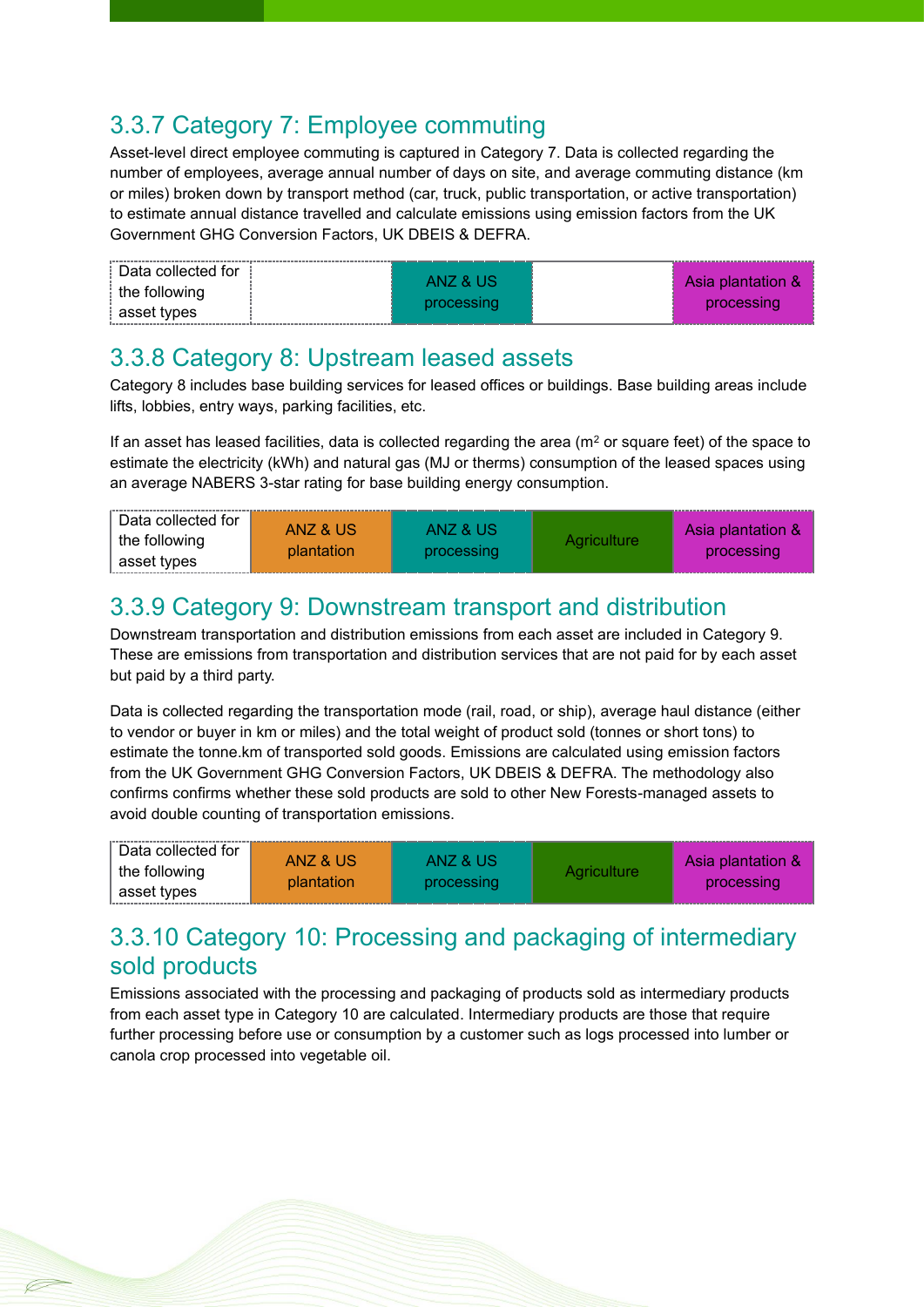For forestry assets, data is collected regarding the total weight (tonnes or short tonnes) of products sold that require further processing. This includes wood chip sold for processing into cellulose and paper, as well as intermediary logs sold for processing into lumber and engineered wood. Property managers provide total weight sold on for further processing and the percentage breakdown across these end products. The emissions are then calculated based on weight, using emission factors from the EcoInvent 3.8 database for manufacturing of end products.

| Data collected for | ANZ & US   | ANZ & US   |                   |
|--------------------|------------|------------|-------------------|
| the following      |            |            | Asia plantation & |
| asset types        | plantation | processing | processing        |

For agriculture assets, data is collected regarding the total weight (tonnes or short tons) of agricultural harvest sold. Emission factors are derived from the primary international destination for sold product and most common end product. These are summarised in **Table 3.**

| <b>Product</b> | <b>Primary Destination</b>  | <b>Primary end product</b>                         |
|----------------|-----------------------------|----------------------------------------------------|
| <b>Barley</b>  | <b>United Arab Emirates</b> | Animal feed (no processing, includes<br>packaging) |
| Canola         | <b>United Arab Emirates</b> | Vegetable oil                                      |
| <b>Oats</b>    | China                       | Packaged Oats                                      |
| <b>Pulses</b>  | India                       | Canning of pulses                                  |
| <b>Wheat</b>   | Central and Southeast Asia  | Flour (milling)                                    |

#### **Table 3 End markets and products for Australian agriculture**

The emissions factors are derived from global data sets in Ecolnvent 3.8 database where possible based on the most common end use of agricultural harvest products.

| Data collected for |             |  |
|--------------------|-------------|--|
| the following      | Aariculture |  |
| asset types        |             |  |

### <span id="page-18-0"></span>3.3.10 Category 11: Use of sold products

Emissions from the use of sold products from ANZ & US processing and Asia plantation and processing assets in Category 11 is calculated. For most sold products, due to their inert nature, there are no emissions produced as a result of their use e.g. paper, structural timber. Only wood or woodchips sold for fuel, woodchips or saw dust sold for animal or garden bedding result in emissions from their use.

Data is collected regarding the weight (tonnes or short tons) of firewood/woodchips sold for fuel combustion, woodchips, and sawdust, and calculate emissions using emission factors from the UK Government GHG Conversion Factors, UK DBEIS & DEFRA.

| Data collected for |            |                   |
|--------------------|------------|-------------------|
|                    | ANZ & US   | Asia plantation & |
| the following      | processing | processing        |
| ∣ asset types      |            |                   |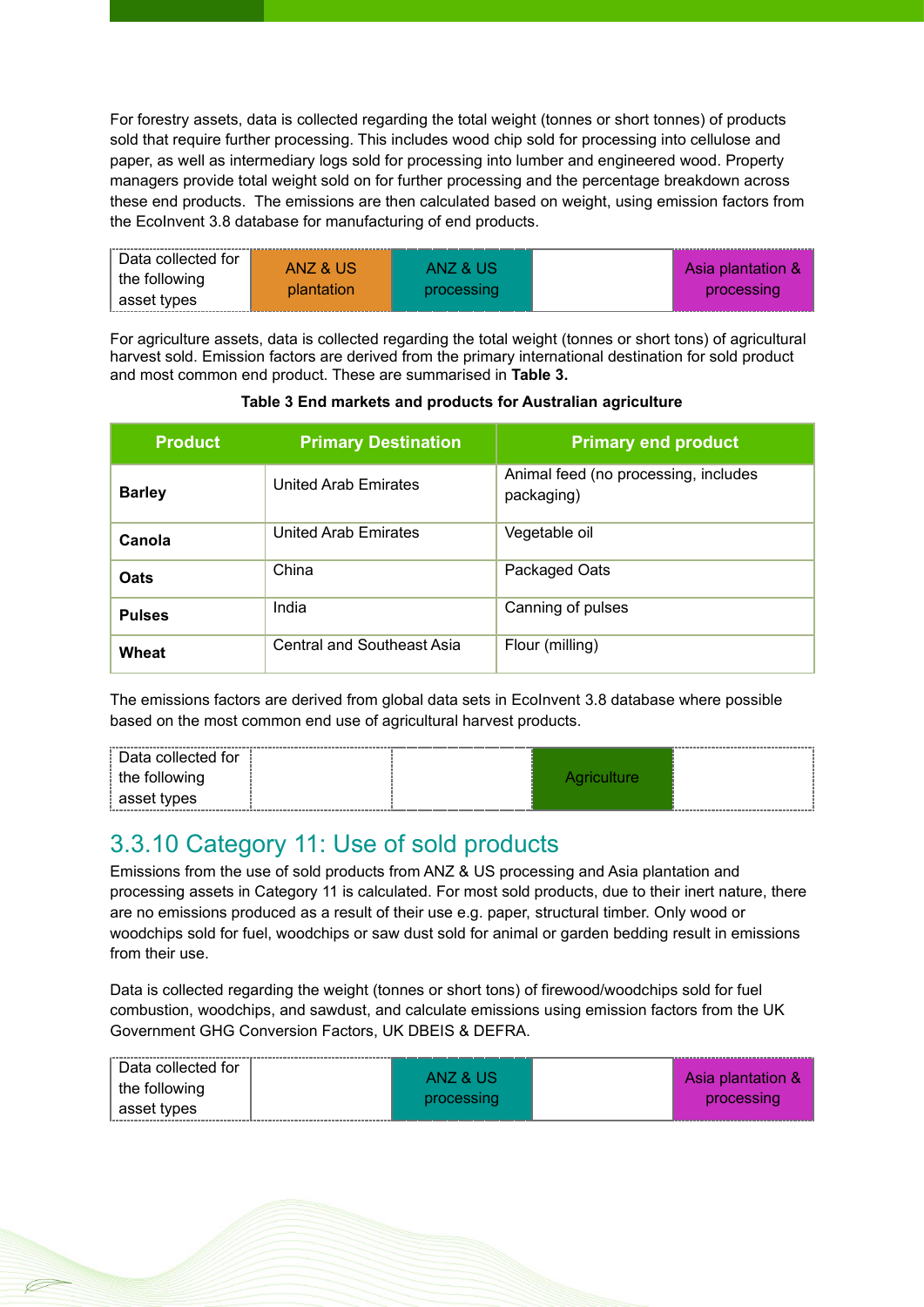## <span id="page-19-0"></span>3.3.11 Category 12: End of life treatment of sold products

Emissions are produced at the end of a product's useful life when it breaks down in landfill. Emissions from the end of life of timber products sold for paper production from ANZ & US processing and Asia plantation and processing assets in Category 12 are calculated. End of life emissions from other timber products e.g. lumber and engineered timber are excluded due to the long lived nature of storage in these products.

Data is collected regarding the total weight of timber products sold for paper production (tonnes or short tons) and it is assumed 40% of paper is disposed to land fill<sup>13</sup> and the remainder is recycled. Emissions are calculated using emissions factors from the National Greenhouse Account (NGA) Factors, Australian Government.

| $^\circ$ Data collected for | ANZ & US   | Asia plantation & |
|-----------------------------|------------|-------------------|
| the following               |            |                   |
|                             | processing | processing        |
| asset types                 |            |                   |
|                             |            |                   |

### <span id="page-19-1"></span>3.3.12 Category 13: Downstream leased assets

Emissions from downstream leased agriculture assets in Category 13 are calculated. Activities that occur on leased agricultural land includes cropping, cattle and sheep grazing, and dairy farm enterprises. Data is collected regarding the average number of livestock during the reporting period for the dairy farming, and cattle and sheep grazing and calculate emissions using factors from the NZ Government. For agricultural cropping, data is collected regarding the area of land (hectares or acres) and emissions are calculated using emission factors from the EcoInvent 3.8 database.

| Data collected for |             |  |
|--------------------|-------------|--|
| the following      | Aariculture |  |
| asset types        |             |  |

<sup>13</sup> Australian Government, National Waste Report 2020.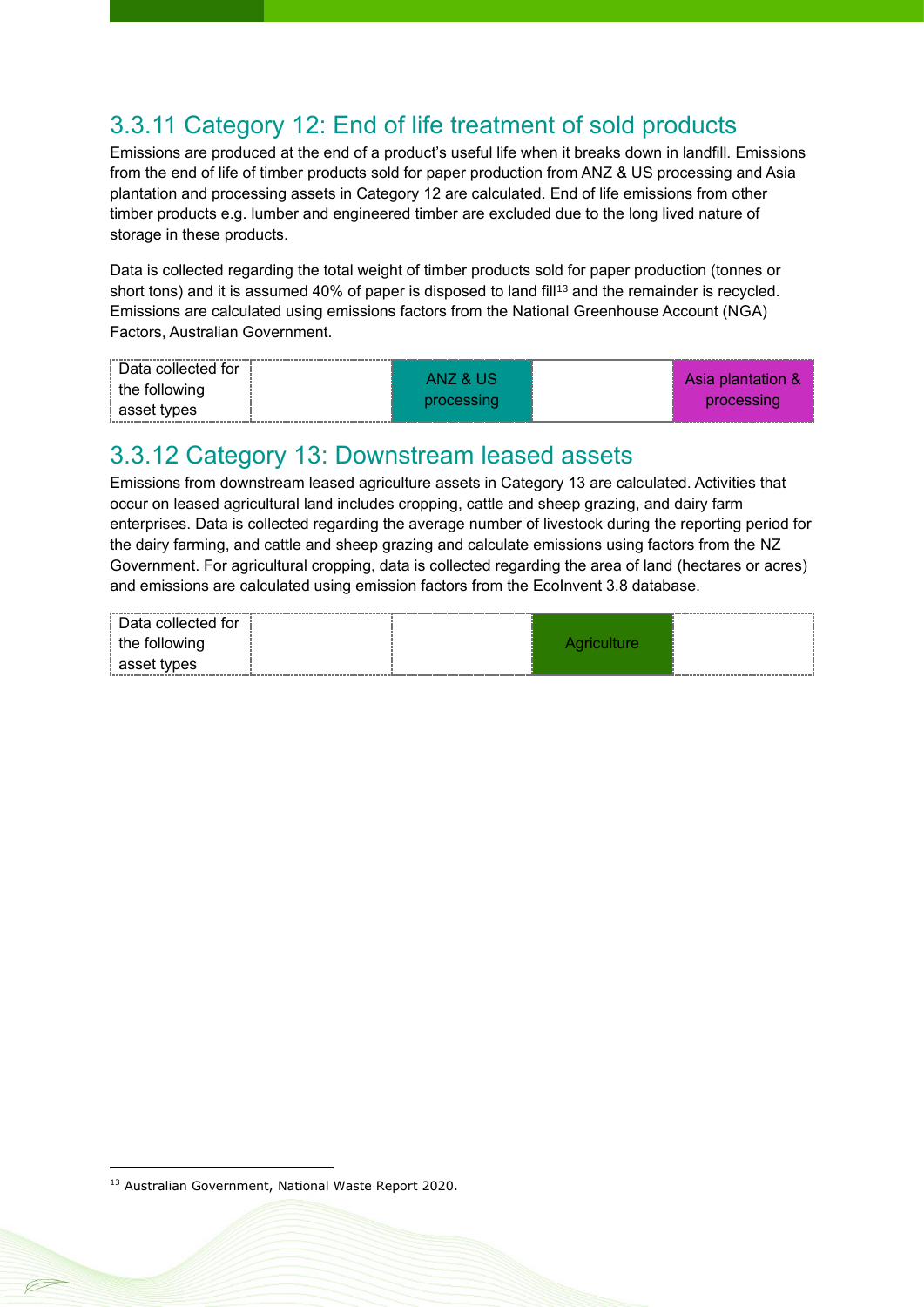# <span id="page-20-0"></span>4 Carbon removals from assets

In a forest carbon inventory, removals result from the increase in carbon stored within the forest due to growth. Conversely, emissions are reported when carbon is removed from the forest due to disturbances such as harvesting or fire, or from the decomposition of organic matter (e.g. debris). The emissions from harvesting are partly offset by storage of carbon in long-lived harvested wood products (HWP). The net balance between removals from growth and HWP versus emissions from disturbances determines whether there is a net removal or emission reported in the accounts.

Investment in sustainable forestry and land use can generate significant carbon sequestration and create optionality among different land uses and forestry management decisions. Importantly, the GHG Protocol is now developing the GHG Protocol Land Sector and Removals Guidance<sup>14</sup> which will provide a framework for how organisations should account for GHG emissions and removals from land use, land use change, bioenergy, and related topics in their GHG inventories, building on the Corporate Standard and Scope 3 Standard. New Forests was a member of the Technical Working Group for Carbon Removals in 2020 and continues to consult on the drafting of the Guidance through its membership in the Forest Solutions Group of the WBCSD. The current expectation is that the final Guidance will be released by the end of 2022.

This explanatory statement describes how New Forests accounts for changes in carbon stored within the forests under our direct control, which are classified as Scope 1 removals (or emissions, if there is a net negative balance). The method for estimating removals associated with storage in long-lived harvested wood products associated with assets under management, classified as Scope 3 removals, is also described.

New Forests does not account for changes in carbon stocks in forests that supply logs to New Forests-managed processing facilities but are owned by third parties. Accounting for these changes would result in Scope 3 removals/emissions, but the information available to account for the net change in these forests is limited.

# <span id="page-20-1"></span>4.1 Scope 1 removals (in forest)

There are two common types of methods for estimating changes in carbon stock (or storage) in forest systems (IPCC 2006):

- **Gain-loss method.** Estimates carbon stocks from data at a point in time, and uses models to predict the carbon stock at a future point in time, accounting for growth (removals) and disturbances e.g. harvesting, fires etc (emissions) that occur in the intervening period. The impacts of removals and emissions can be estimated separately.
- **Stock-difference method.** Independent estimates of carbon stocks at two points in time, with the difference between the estimates being the net carbon removal or emission. This method does not separately estimate the impact of growth or disturbances.

New Forests uses the gain-loss method, as this integrates well with the data sources that are available through the forest management systems and processes that we operate. This method also allows for the separate attribution of impacts of growth and harvest, as well as changes due to acquisition or sale of assets.

<sup>&</sup>lt;sup>14</sup> GHG Protocol. See: https://ghgprotocol.org/land-sector-and-removals-guidance.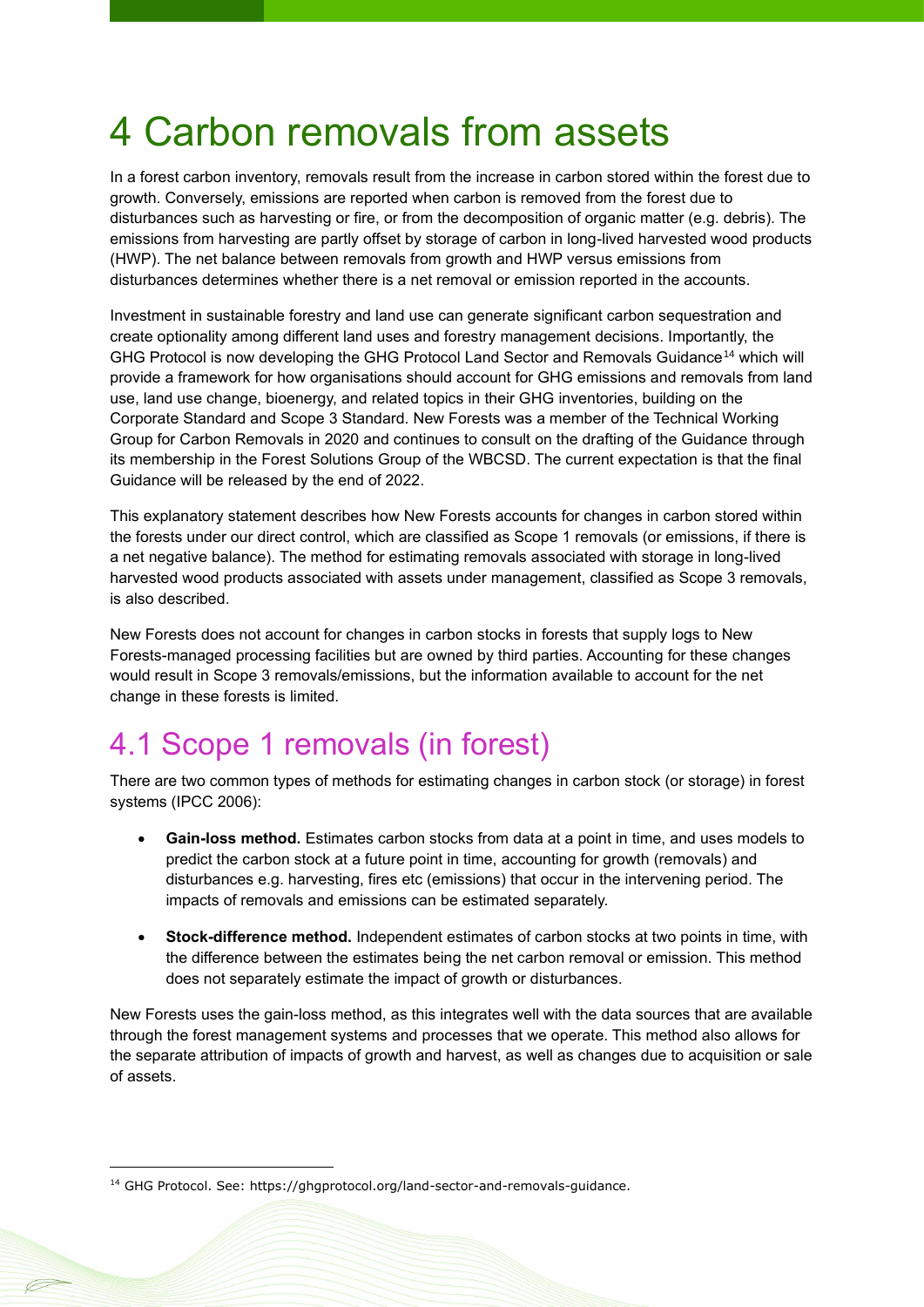At a high level the approach used by New Forests is similar across geographies. Primary data sources include forest inventory (height, diameter, species), forest age, and planning unit area. The methodology is:

- 1. Forest inventory is conducted at a given point in time. A given inventory can be specific to an individual planning unit (or group of planning units) or be estate-wide (such as in the case of a LiDAR based inventory). Note: not all planning units will have inventory data available (most often due to their young age); in such cases a planning unit will be allocated to a yield curve based on historical production and/or similar stands that do have inventory.
- 2. Regional and species-specific growth models are used to estimate forest growth between the inventory date and the start of the reporting period. Depletions are accounted for due to harvest and other disturbances between the inventory date and the start of the reporting period.
- 3. Allometric equations and/or expansion factors are used to scale up from individual tree measurements (diameter, height) or stem volume (at individual tree or stand level) to aboveand below-ground carbon stock.
- 4. Forest growth is estimated between the start and end of the reporting period using the same growth models as in item 2 above, and above- and below-ground carbon stock at the end of the reporting period is estimated using same allometric equations and/or expansion factors as mentioned in item 3 above.
- 5. For ANZ plantation assets the carbon stock in harvest debris<sup>15</sup> from prior clearfell harvest events<sup>16</sup> is estimated.
- 6. The process described above results in estimates of carbon stock per area (metric tonnes CO2-equivalent per acre or hectare). These values are then multiplied by the area for each planning unit to derive estimates of carbon stock (metric tonnes CO2-equivalent) for the planning unit. Values for all areas within a given asset are summed to derive a total value for the asset.
- 7. The estimates of carbon stock described above are used to calculate three components:
	- a. Removals due to tree **growth** during the reporting period are estimated from the difference in above- and below-ground carbon stocks at the start and end of the reporting period (excluding harvest depletions).
	- b. Emissions due to **harvest** depletions are estimated as the product of the area harvested (by planning unit) multiplied by the opening carbon stock (above- and below-ground) for that planning unit.
	- c. Changes in **debris** carbon pool (ANZ only). This pool is estimated at the beginning of the carbon reporting period as well as the end of the period, with the latter accounting for decay of the initial debris carbon (linear trend over 10 years) and including additions from harvest during the reporting period (components of harvested trees not removed from site). This could result in either a net emission or removal.

The net removal (or emission) over the reporting period for the asset is the sum of carbon stock changes due to growth, harvest and debris.

<sup>&</sup>lt;sup>15</sup> Debris refers to tree material that has accumulated on the ground and also root material that is in the soil

<sup>&</sup>lt;sup>16</sup> We currently do not specifically include the debris from thinning events in the pine forests.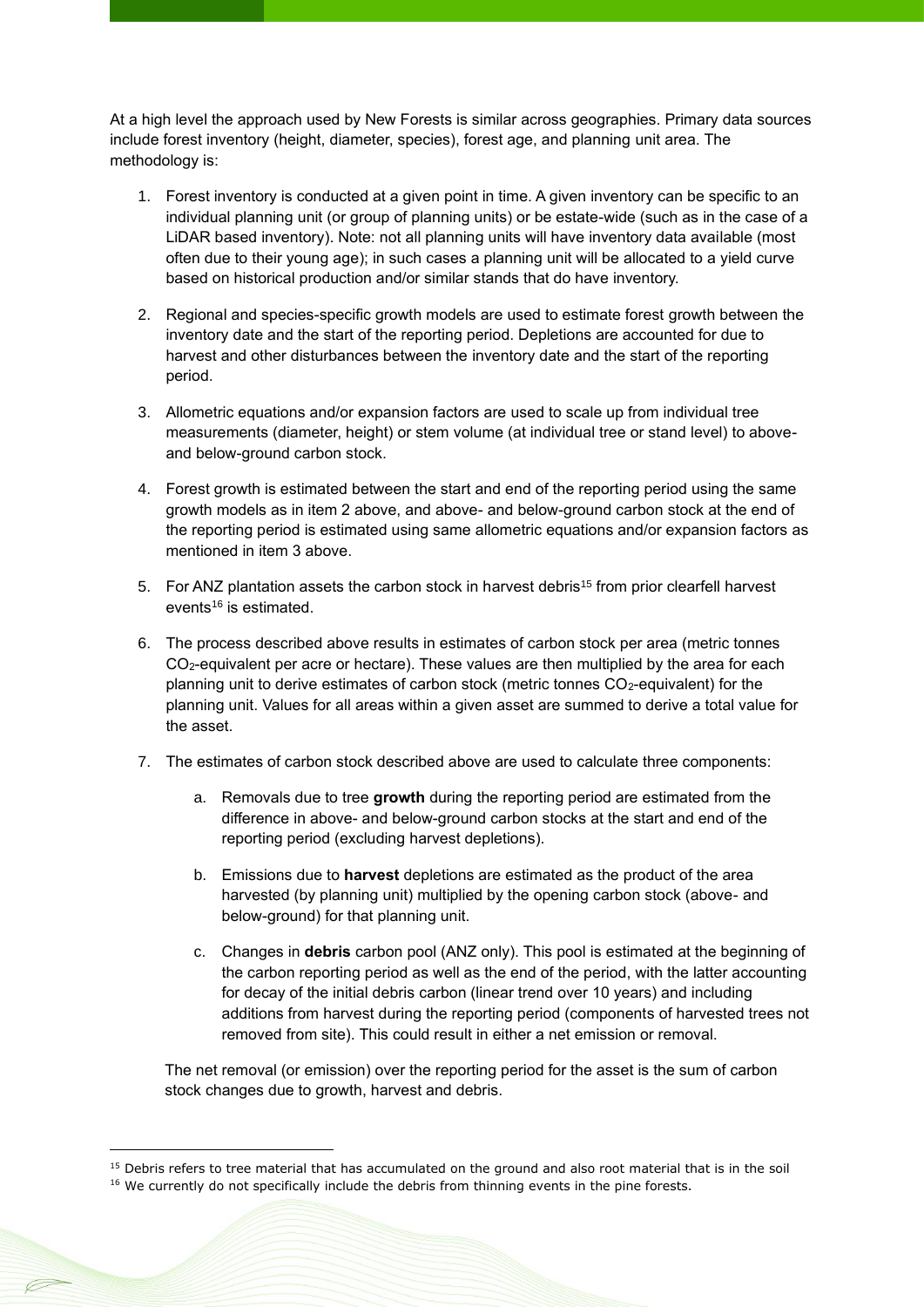8. An adjustment is then made to account for carbon stored in assets (individual properties or combinations of properties) that were sold or purchased during the carbon reporting period. In the case of assets that were sold, it is assumed that the removals due to growth and emissions from harvest occur prior to the sale of the properties and are therefore included in the accounts for the reporting period. For assets that were purchased during the carbon reporting period it is assumed that there is no growth or harvest in these assets during the reporting period, and so there is no impact of these properties on the estimate of removals or emissions for the period. They do, however, contribute to an updated estimate of the closing balance of carbon stored in the estate at the end of the reporting period.

In addition to the components described above, there is a further adjustment incorporated into the carbon estimates to account for changes in modelled inventory (due to remeasurement of forests) and/or changes in the detailed methodology used to estimate carbon stocks (e.g. an updated allometric equation, or adjustment to the way carbon in the debris pool is estimated). This adjustment is reflected as the difference between the closing balance for one reporting period and the opening balance for the subsequent reporting period.

These components are demonstrated graphically in **[Figure 3](#page-22-1)**.

<span id="page-22-1"></span>

#### **Figure 3: Generalised example of f carbon storage and removals<sup>17</sup>**

Note: Emissions from disturbances other than harvesting, such as fires, are not currently included in the calculations.

### <span id="page-22-0"></span>4.1.1 Regional differences in methodology

As outlined below, there are differences in the detailed calculations used to estimate carbon storage and removals between geographies across New Forests' business. These arise due to differences in

<sup>&</sup>lt;sup>17</sup> Based on FY21 figures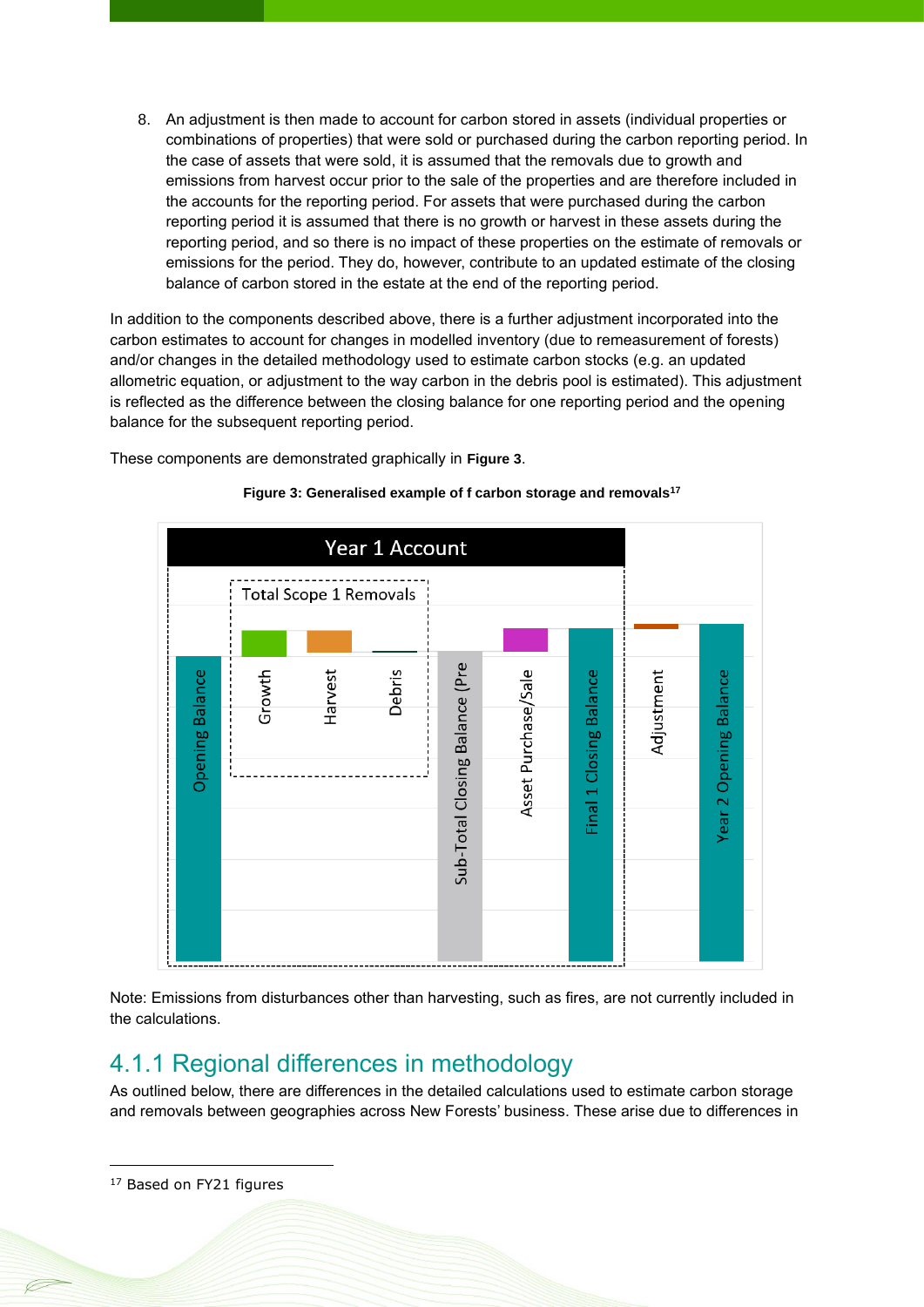the data available and the operating procedures used in each of the regions. The key differences among regions are described in Table 4.

| <b>Area</b>                                                   | <b>ANZ &amp; Asia</b>                                                                                                                                                                                                                                                          | <b>USA</b>                                                                                                                                                                                                                                              |
|---------------------------------------------------------------|--------------------------------------------------------------------------------------------------------------------------------------------------------------------------------------------------------------------------------------------------------------------------------|---------------------------------------------------------------------------------------------------------------------------------------------------------------------------------------------------------------------------------------------------------|
| Inventory                                                     | Primarily plot based inventory<br>undertaken at routine times<br>throughout a rotation, with some<br>LiDAR based inventory. Results in a<br>varying time since inventory across<br>planning units within a given asset.<br>Data summarised to stand level for<br>growth model. | Combination of extensive LiDAR<br>inventory (with all trees measured at<br>the same time) and standard plot-<br>based inventory (progressive<br>inventory of all stands over time).<br>Individual tree list data are used as<br>input to growth models. |
| <b>Growth models</b>                                          | Regional and species-specific growth<br>models applied at the stand level.                                                                                                                                                                                                     | Individual tree growth based, using<br>standard industry growth models<br>parameterised by forest type.                                                                                                                                                 |
| <b>Estimating</b><br>carbon stock<br>from tree<br>measurement | Regional and species-specific<br>expansion factors used to scale up<br>from merchantable stem volume to<br>above- and below-ground biomass.                                                                                                                                    | Individual tree allometric relationships<br>used to estimate above- and below-<br>ground biomass from tree height and<br>stem diameter. These are consistent<br>with calculations required under the<br>California Climate Action Registry.             |

 $\varphi$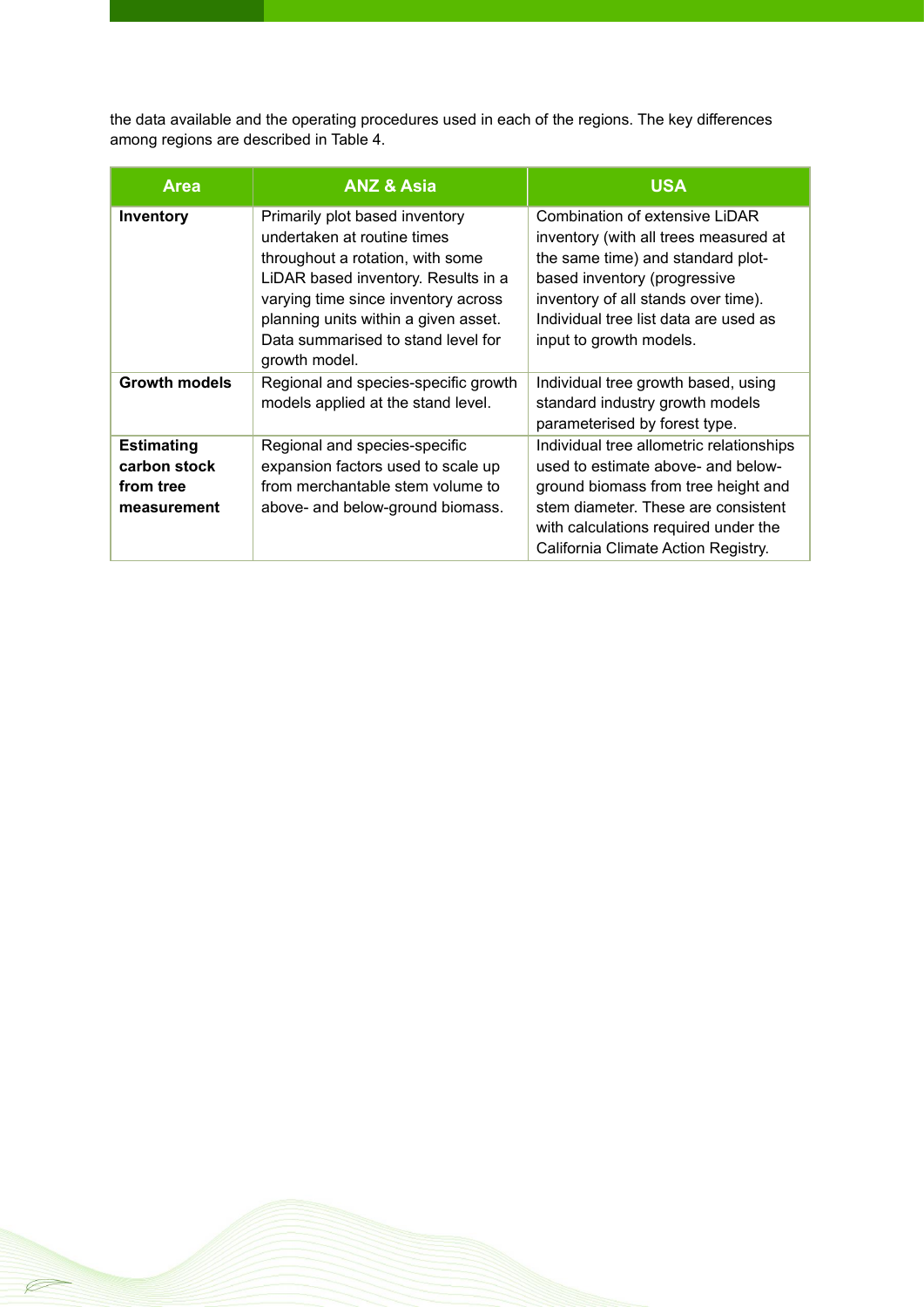# <span id="page-24-0"></span>4.2 Scope 3 removals (Harvested Wood Products)

In 2021, New Forests developed a methodology to calculate the carbon stored in wood harvested from assets under management. When trees are harvested and used to produce wood products, carbon remains stored in that product while it is in use or in landfill. Although the GHG Protocol Guidance on Land Use and Removals is yet to be finalised, New Forests expects that long-term carbon storage from harvested wood products will be reported as a scope 3 removal.

New Forests' methodology is based on the International Life Cycle Data Guide for Life Cycle Assessment and country-specific guidance, including, but not limited to:

- Australia: Full Carbon Accounting Model (FullCAM)
- New Zealand: guidance from the Ministry of Primary Industries
- United States: US Forest Service

The inputs for the process are harvest volumes broken down by species, product flow (i.e., the proportion of the harvest used for different products, such as paper, sawn wood, etc.), and location. The tool then uses regional data for mill efficiencies, product flow (if not known) product end use, product service lives (i.e., the half-life), and radiative forcing to calculate the long-term carbon storage associated with the harvested wood products. The high-level steps in the calculation are outlined below, though there is some variation across the regions.

#### **Figure 4 Calculation methodology for carbon removals**